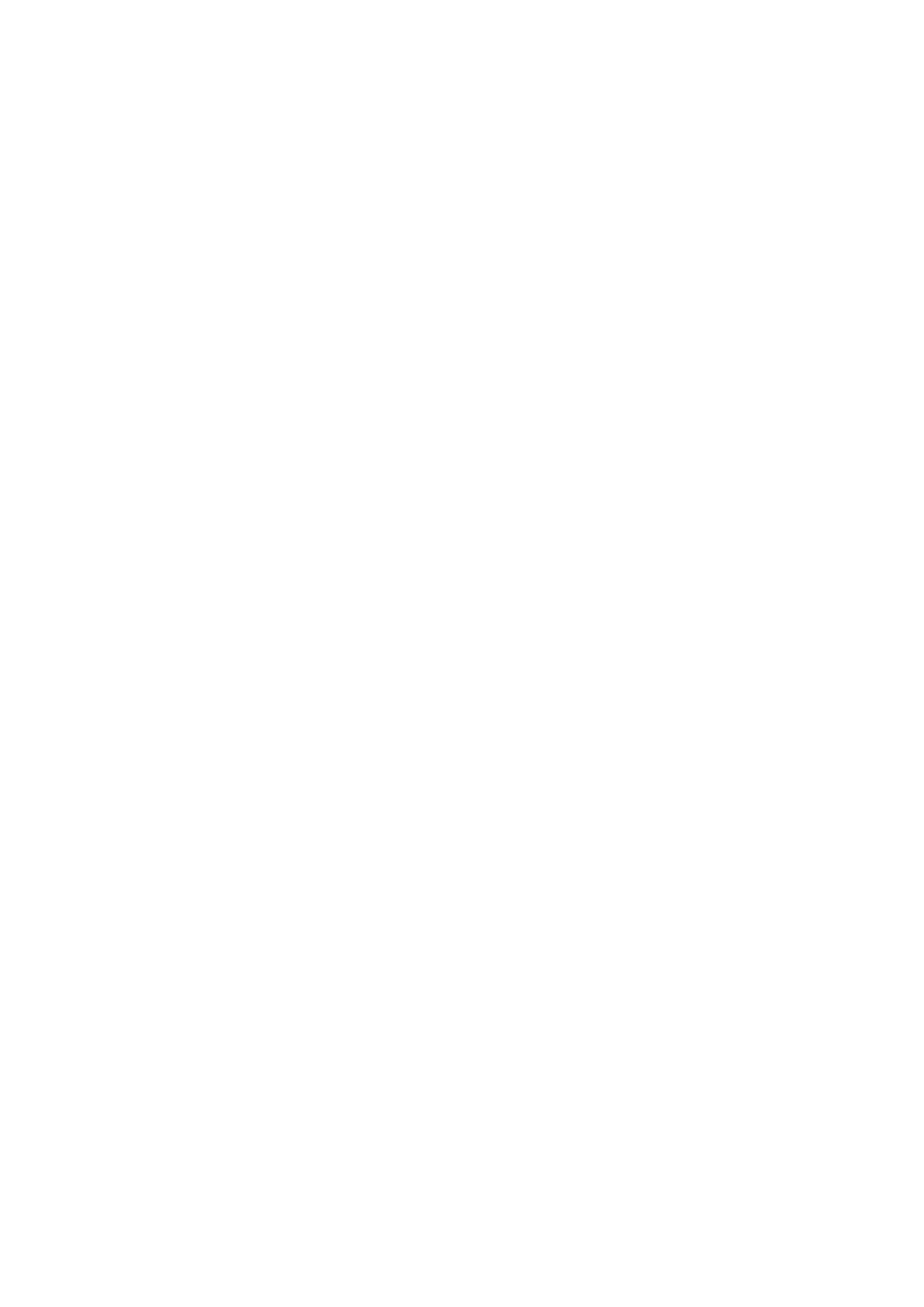# **NB8 wise men report**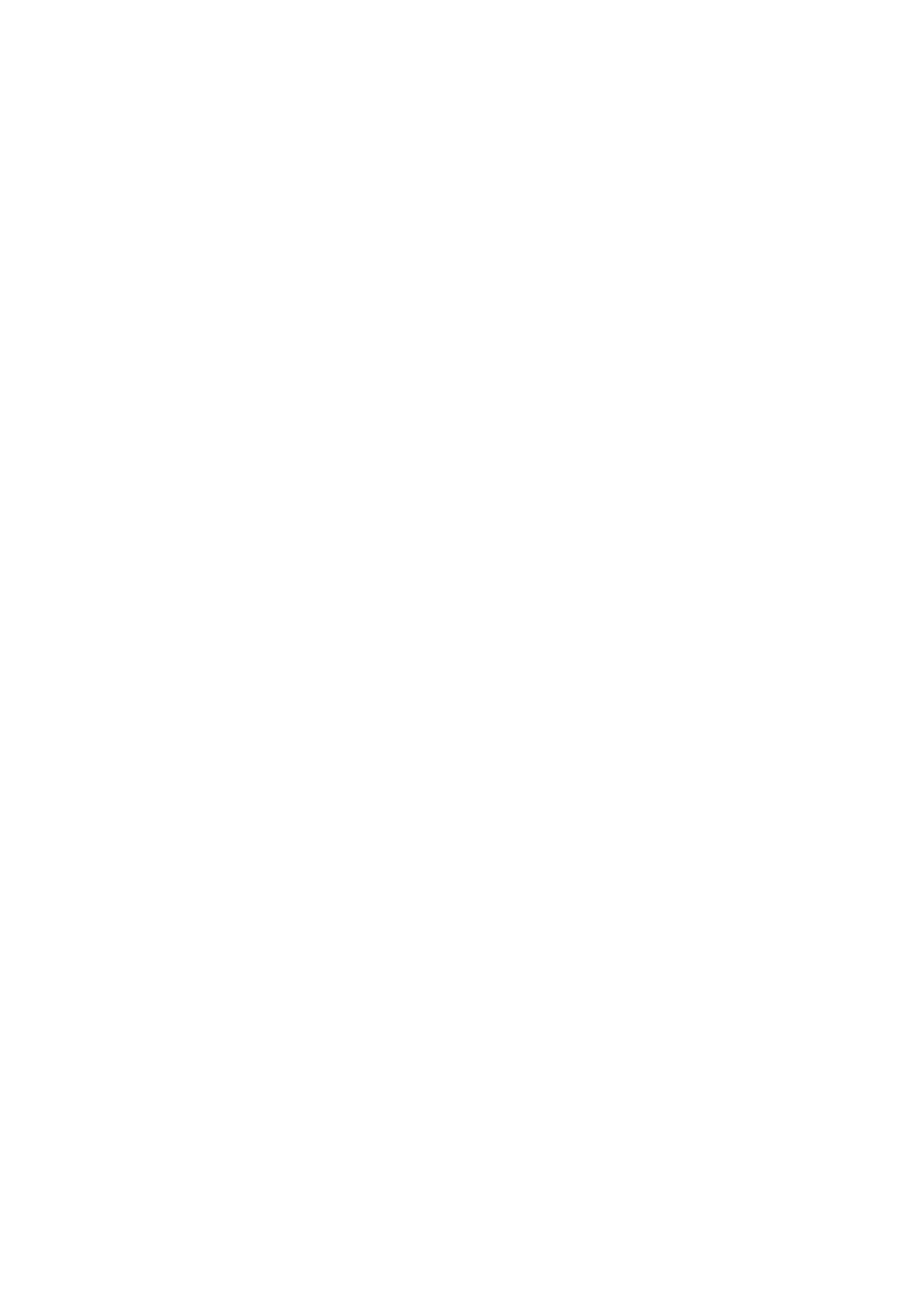# **Introduction**

In the spring of 2010, Latvia and Denmark in their capacities as the presidents of the Baltic Council of Ministers and the Nordic Foreign Policy Cooperation, respectively, decided to establish a wise men group to look into how to advance cooperation between the Nordic and Baltic countries (NB8) in order to strengthen relations and address common regional and global challenges more efficiently. This report is the result of that initiative.

To prepare the report we carried out a regional roundtrip in June 2010. Despite the short notice, it proved possible to set up valuable meetings with ministers, parliamentarians, senior officials, researchers and representatives from civil societies. We are grateful to all those who were prepared to meet us and share their ideas and suggestions.

The recommendations included in this report are based on specific proposals or general ideas presented to us during the roundtrip. Our initial focus was on NB8 cooperation regarding foreign and security policy. However, it soon proved impossible to focus on these issues only. We have therefore included recommendations in some other important areas as well.

Our report consists of two major parts – a visionary part and the recommendations. In the visionary part we have aimed at taking a wider look at the development in the past, present and future of the NB8 cooperation, and we have tried to indicate the general shortcomings we should address today. In the recommendation part we have included concrete suggestions in the following fields:

- Foreign political dialogue
- Cooperation on diplomatic representations
- Civil security, including cyber security
- Defense cooperation
- Energy
- The NB8 brand

Although some of the areas have already been touched upon in other conceptual documents, for instance the Stoltenberg Report from 2009 and the EU Baltic Sea Strategy, our goal has not been to create an alternative to those documents. We have rather aimed at taking a look at the issues from a specific NB8 angle and producing a *hands on* report with very specific and concrete recommendations.

As a follow-up to our recommendations, the NB8 foreign ministers should take stock at their meeting in August 2011.

Valdis Birkavs **Søren Gade** 

Riga Copenhagen

August 2010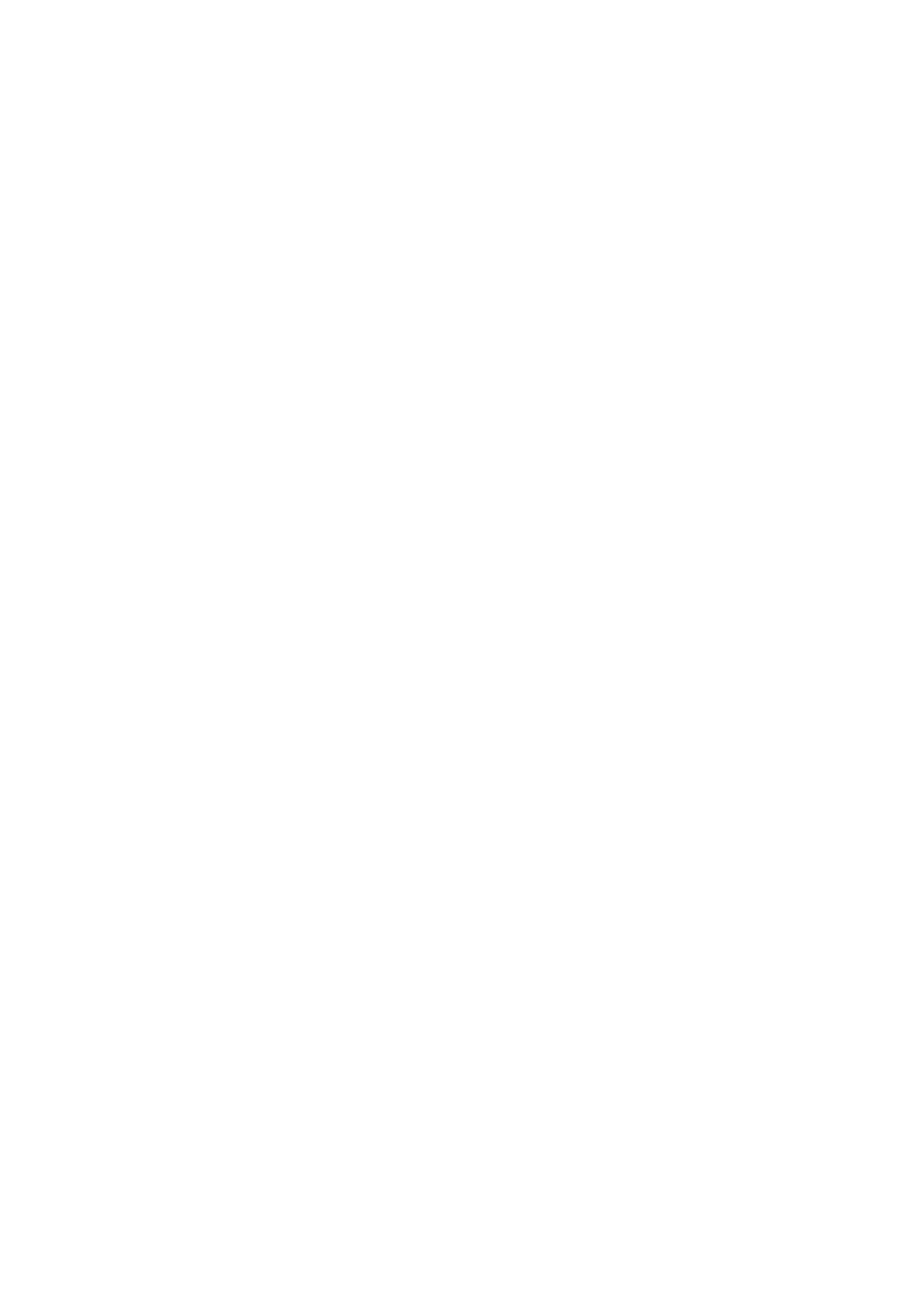#### **NB8 relations – Past, Present and Future**

#### **How have Nordic-Baltic relations developed?**

Historically the countries of the region have been interlinked and interacted for centuries, with mutual trade being the decisive factor facilitating this interaction. The most profound bond, however, was created during the 1990s when issues other than trade formed the major part of the cooperation agenda. The Nordic countries were among the strongest supporters of the Baltic countries' independence and their public support considerably influenced public opinion worldwide. Later they were also the first to open their borders, introducing visa-free regimes with the Baltic countries. This created a profound affinity with the Nordic nations in the Baltic countries and formed solid ground for further formal and informal cooperation.

When the Baltic countries regained their independence and during their integration into the European and transatlantic structures, they were strongly supported by their Nordic neighbors. The Nordic and Baltic countries interacted in various fields and at various levels; networking and cooperation were established among politicians, civil servants and civil societies. The Nordic countries actively assisted the Baltic countries in their preparations for integration into the European Union (EU) and NATO, considerably accelerating the entire process. They operated persuasively and actively within the EU and NATO to defend the Baltic countries' integration interests.

During this period the Nordic countries were highly visible in the Baltic countries and a very solid tradition of Nordic-Baltic cooperation was founded. There was general understanding of the added value of stronger Nordic-Baltic cooperation in both the Baltic and the Nordic countries. For the Baltic countries, the value added was the Nordic countries' expertise and support, which allowed the major foreign and security policy goals to be achieved. For their part, the Nordic countries wanted to strengthen relations with their Baltic neighbors and to contribute to a foundation for economic prosperity and political stability in the region. The cooperation was also built on a sense of community and solidarity among small countries.

The cooperation mode changed after the Baltic countries joined the EU and NATO. The Nordic countries took a less active approach, leaving more room for the Baltic countries to adjust to their new status in Europe. This resulted in less active participation in the Baltic countries' further political development, for example scaling down advisory support and guidance. The Baltic countries themselves were euphoric about the great goals they had achieved, while at the same time striving hard to adjust to the new environment and join the everyday working life of the EU and NATO structures.

Notwithstanding the fact that solid consultation mechanisms (both formal and informal) were created within the international organizations (for instance, NB6 within the EU), the sense of common focus or objectives somewhat faded. The potential of the political cooperation of the eight countries was left neither fully utilised nor further developed.

Somewhat paradoxically, the lack of comprehensive political NB8 cooperation came at the same time as Nordic businesses actively started entering the Baltic business sphere, mainly through direct investments and partnerships.

The tradition and practice of the cooperation were maintained through the established structures and procedures and the formalized communication. However, the well-developed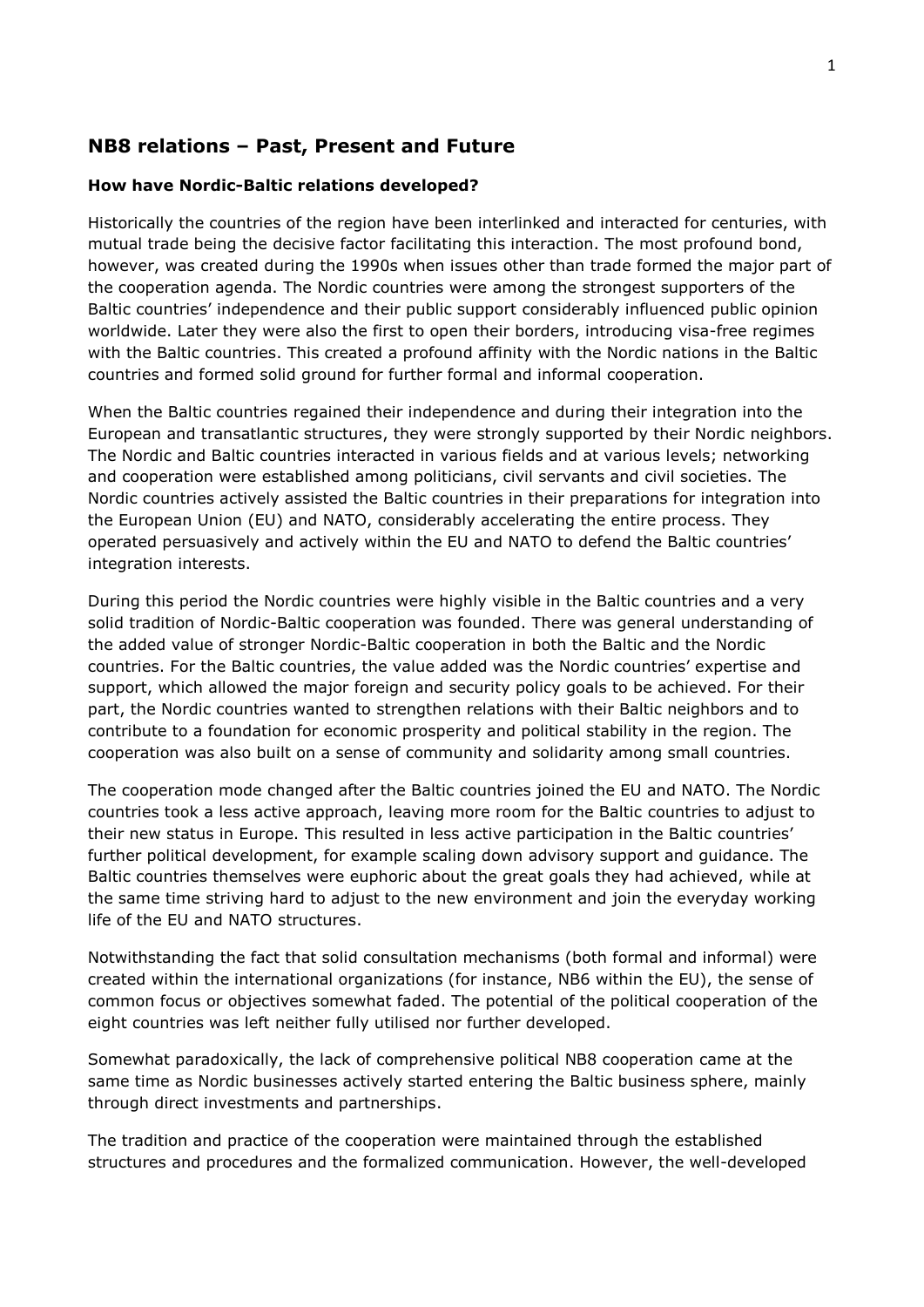cooperation framework could have been used more successfully to send timely political signals or look for comprehensive solutions to the challenges facing the region.

#### **What is the current state of Nordic-Baltic relations?**

We have a very well-established cooperation framework. Besides the NB8 nations, several regional organizations are also active, including the Nordic Council of Ministers, the Baltic Assembly, the Nordic Council, the EU, the Council for the Baltic Sea States, the Council of Europe and NATO. The practical cooperation is active in a wide range of spheres and on different levels.

At the same time a lot of activity is driven by habit and custom to maintain the existing practices, procedures and structures rather than concrete common political cooperation objectives.

The global financial and economic crisis has proven our interdependency and made it even more important to cooperate both internationally and regionally. This also applies to the Nordic-Baltic region, despite our national differences.

Nordic-Baltic cooperation is much more than cooperation between and for governments. To a large extent this cooperation also includes the peoples of the region. Unfortunately, at present the visibility of Nordic-Baltic cooperation to the wider public has somewhat diminished. Strengthened and more focused cooperation should therefore focus much more on where it can make a difference and bring real added value at all levels with a view to creating concrete results to the benefit of citizens, organizations and the business environment.

#### **What should be our ambition for the future?**

The challenges dictated by globalization can only be tackled through enhanced international and regional cooperation. In many areas the cooperation of eight Nordic and Baltic countries would add strength and influence to the region as well as to the individual countries in the region (an explicit example here is the performance of the six Nordic and Baltic countries within the EU regarding the Baltic Sea Strategy). Collaboration among the Nordic and Baltic countries is also essential to boost the global competitiveness of the region.

Closer interaction and pooling of resources among the eight Nordic and Baltic countries gains additional meaning when seen in the context of regional clustering tendencies both in Europe and globally, especially if considered in a 10-20 year perspective.

The Nordic and Baltic countries have strong cultural and historical bonds, and we should strive at further developing these bonds and this identity in order to fully harvest the potential of the region in a longer-term perspective. The stronger the region becomes in terms of economic development, living standard, public administration practices etc., the more competitive the Nordic and Baltic region and each of its countries will be.

The eight Nordic and Baltic countries must agree on a common agenda. All of the eight countries must support this agenda, ensuring high level political commitment, ownership and awareness. In addition, there is a wide-spread perception that closer integration and the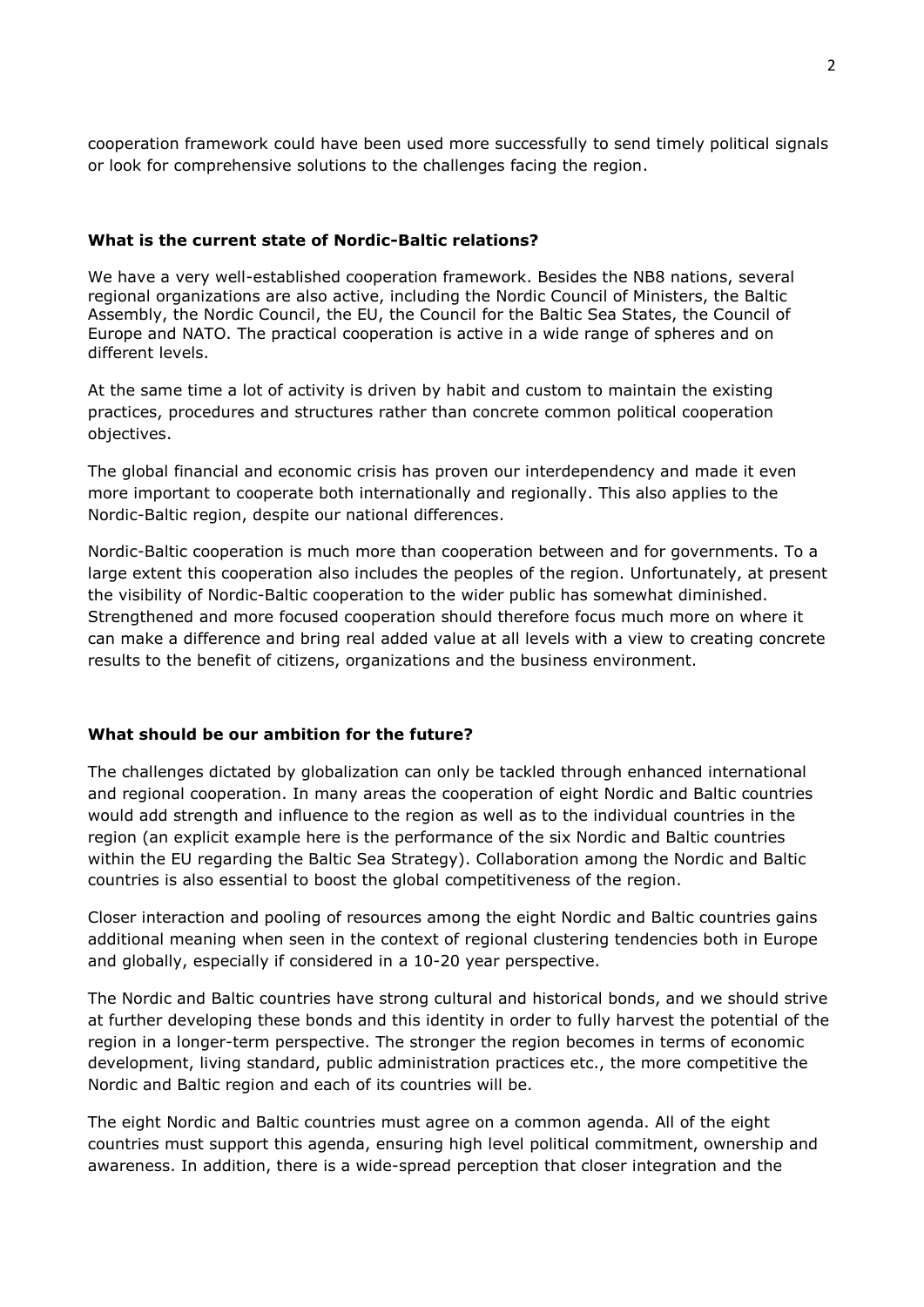articulation of common interests and objectives by the three Baltic countries (inspired by the Nordic countries' cooperation experience and further developing the existing good cooperation practices among the three Baltic countries) would contribute considerably to more goaloriented Nordic-Baltic cooperation.

However, it is important to stress that while they are aiming at closer cooperation and integration within the region, each of the eight countries is maintaining its own unique identity. Each country has its own interests and national agendas. In this regard the Nordic-Baltic Eight "formula" is well suited to accommodating both interests – it is broad enough to allow each country to develop its own identity and at the same time specific enough to imply belonging to a specific region with a certain set of values and qualities.

There is no need for new regional structures; indeed, there are voices even advocating the dissolution of many of the existing ones which some find to be redundant or inefficient. However, if a relevant and active Nordic-Baltic agenda is set, the number and quality of the structures would become an issue of secondary importance. Moreover, all these structures can be put to good use if genuinely common and mutually important objectives and agendas are found.

The instruments and opportunities provided by the EU and NATO can be successfully used to advance the common focusing of the eight Nordic and Baltic countries. For instance, the EU Strategy for the Baltic Sea Region provides an integrated framework response to the key challenges facing the region. The well established networks of Nordic-Baltic cooperation may effectively contribute to the implementation of the strategy. In a number of areas, the Strategy may encourage more focused Nordic–Baltic cooperation. Closer coordination of the eight countries might also facilitate smoother EU-NATO cooperation.

To be continuous and sustainable, formal Nordic-Baltic cooperation needs to be rooted in public attitudes and opinions in both areas. As public opinion is determined by the visibility of partners and their activities, regaining the positive visibility of Nordic countries in Baltic countries and vice versa is crucial.

The future of the Nordic-Baltic Eight should therefore focus on a common agenda, where close cooperation among the countries of the region would ensure the development of the entire region and of each of its countries. It should increase the international political and economic influence of the region and give added value to the Baltic and Nordic countries.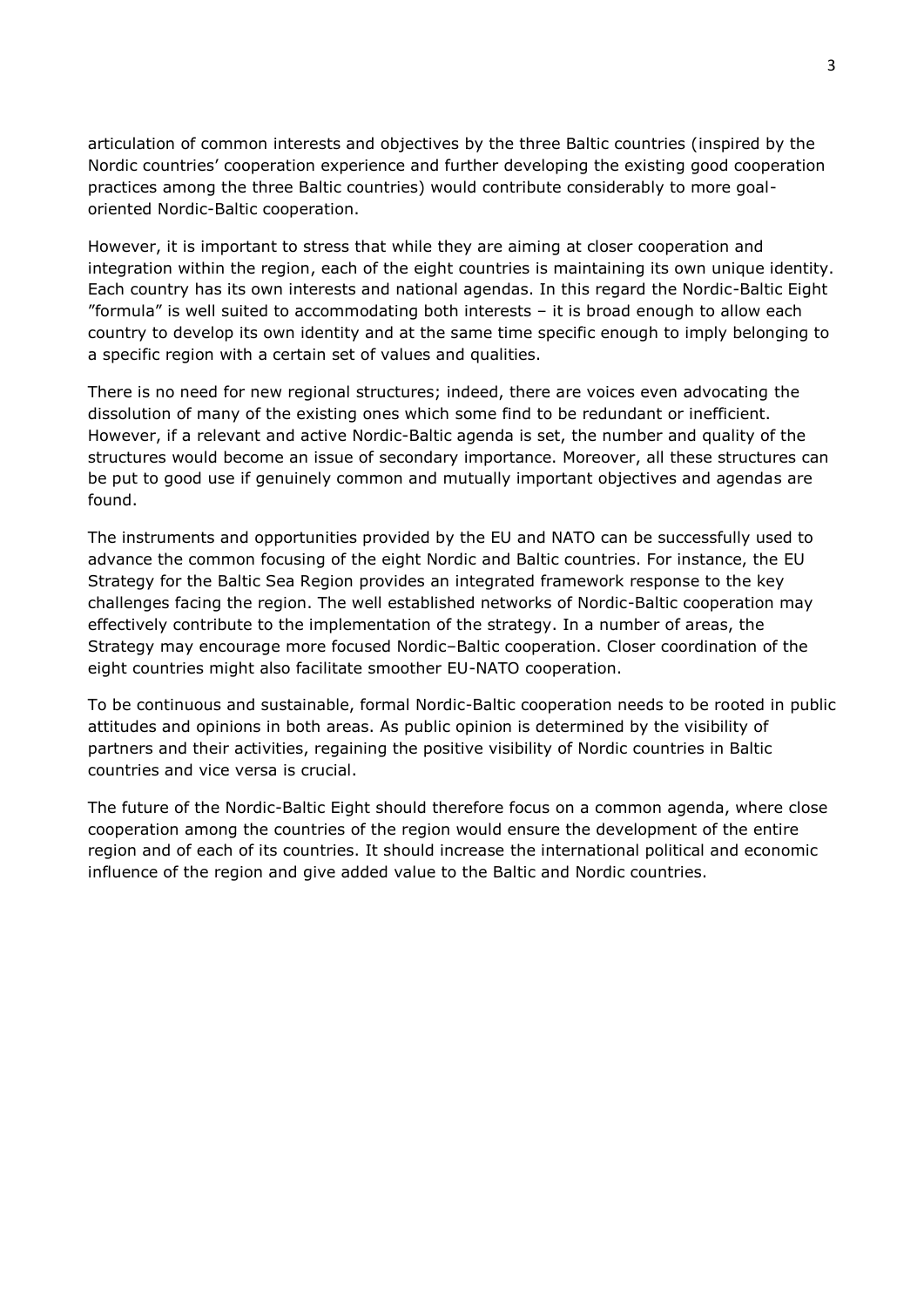# **NB8 wise men recommendations**

# **Foreign and security political dialogue**

*How can we increase the influence of the NB8?*

NB8 cooperation has several levels for foreign and security political dialogue. There are meetings among prime ministers, foreign ministers, defense ministers and parliamentarians. There are also meetings among civil servants in different areas<sup>1</sup>. To some extent this dialogue works well. However, there have only been a few cases where the NB8 voice has been explicitly heard internationally. Closer Nordic-Baltic cooperation within foreign and security policy could lead to increased political influence when speaking with a common voice. Therefore, we deem it necessary to have strengthened and more efficient NB8 cooperation in the foreign policy area, not least within international organizations.

Within the framework of NB8 cooperation it has previously been suggested that we should speak with a common voice, e.g. through joint political messages after NB8 ministerial meetings. Such messages require proper prior planning and reflection. Therefore the host nation of the next NB8 ministerial meeting should consider drafting joint messages and having them circulated prior to the meeting.

1. More joint political statements should be issued after ministerial meetings.

#### *How can we make the dialogue more efficient and relevant?*

During the wise men's roundtrip in the region, it was suggested that NB8 meetings should be made more efficient and relevant, e.g. by having even more focused agendas, including current foreign policy issues, and having relevant documents circulated ahead of the meetings. However, at the same time the importance of the informality, flexibility and pragmatism of the cooperation and the NB8 dialogue was stressed. Thus it seems necessary to strike a balance between efficiency and flexibility.

#### 2. One month ahead of each NB8 meeting the host nation should circulate a draft agenda, inviting the other NB8 nations to make additional suggestions for the final agenda. The organizers should aim at having even more focused agendas.

It should be underlined that the content of the final agenda is always in the hands of the host nation.

 $\overline{\phantom{a}}$ 

 $<sup>1</sup>$  See annex</sup>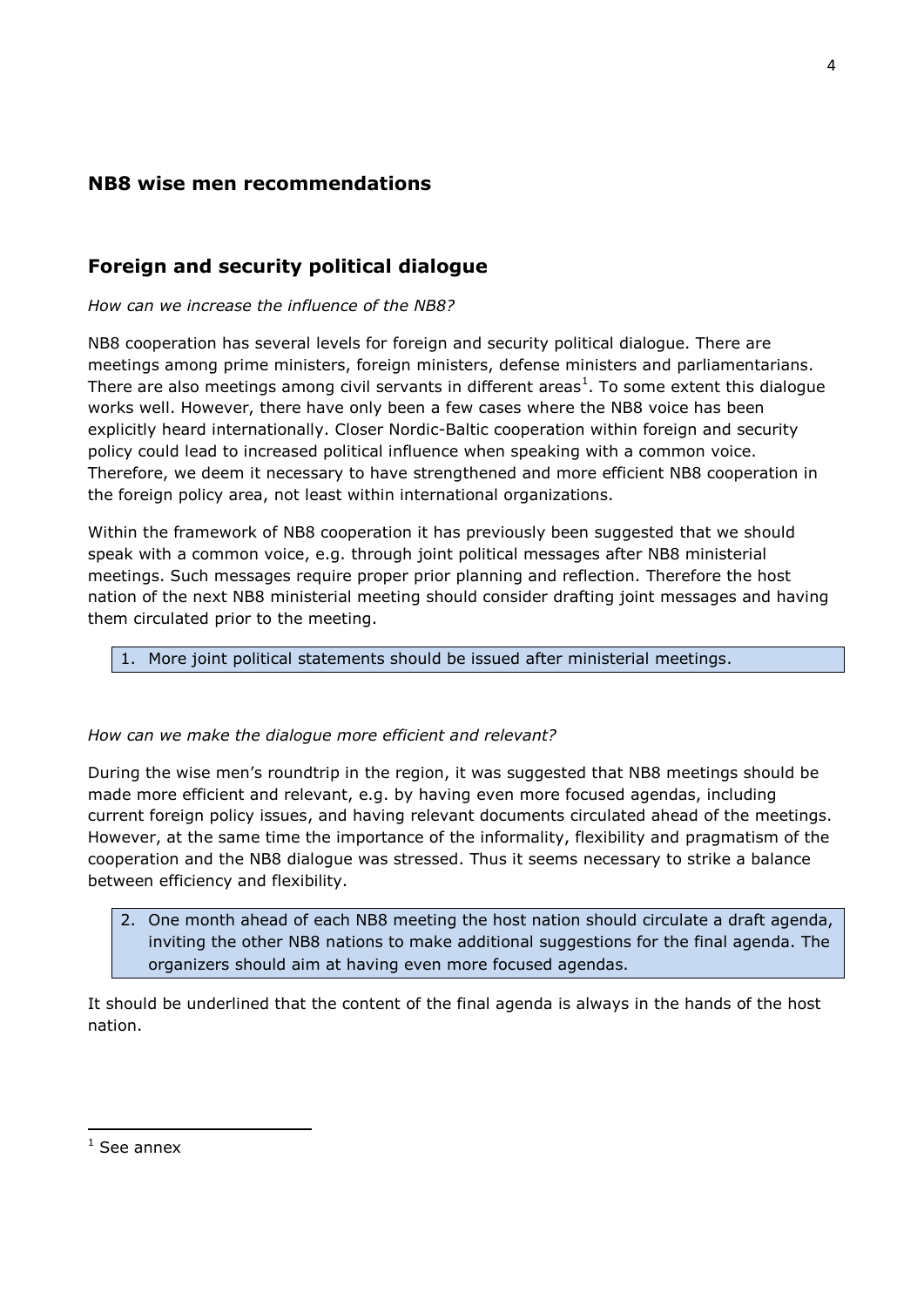Taking the ministers' full schedules into account, making more use of video conferences (VTC) should be considered. This could make it possible to hold meetings at short notice or in the case of an emergency. VTC could also be used for pre-consultations prior to high level meetings or ministerial meetings in other organizations.

3. NB8 dialogue should be improved by increasing the use of VTCs at the level of ministers and officials.

#### **NB8 cooperation within international organizations**

Cooperation between the Nordic and Baltic countries is not limited to the NB8 structure. It also includes international organizations such as the EU, NATO, the Council of Europe, the OSCE and the UN. Our recommendations in the following are inspired by meetings with representatives from the region.

#### **United Nations**

The United Nations is unofficially divided into five geopolitical regional groups, within which coordination and cooperation take place concerning candidacies to UN positions. The Nordic and Baltic countries are divided into two separate regional groups, the *Western European and Others Group* (WEOG) and *the Eastern European Group*, also known as *Countries with Economies in Transition* (CEIT). More coordination and cooperation between the two groups should be possible with regard to the promotion of candidacies, thus increasing NB8 influence at the UN.

4. More NB8 coordination and cooperation within the UN regarding promotion of candidacies.

#### **The World Bank and the International Monetary Fund**

Extensive and well-functioning NB8 cooperation takes place within the World Bank and the International Monetary Fund, where the NB8 countries share a seat on the Board. This cooperation could, however, be strengthened, if all NB8 countries were to play a more active role.

5. More active participation within the NB8 group at the World Bank and the International Monetary Fund.

#### **The European Union**

Work in the EU and the new decision-making procedures of the Lisbon Treaty have increasingly shown the need for Member States to seek alliances in order to maximize their influence. The NB6 countries meet informally at the level of prime ministers and foreign ministers prior to meetings at the EU in order to exchange views and to compare notes. Norway and Iceland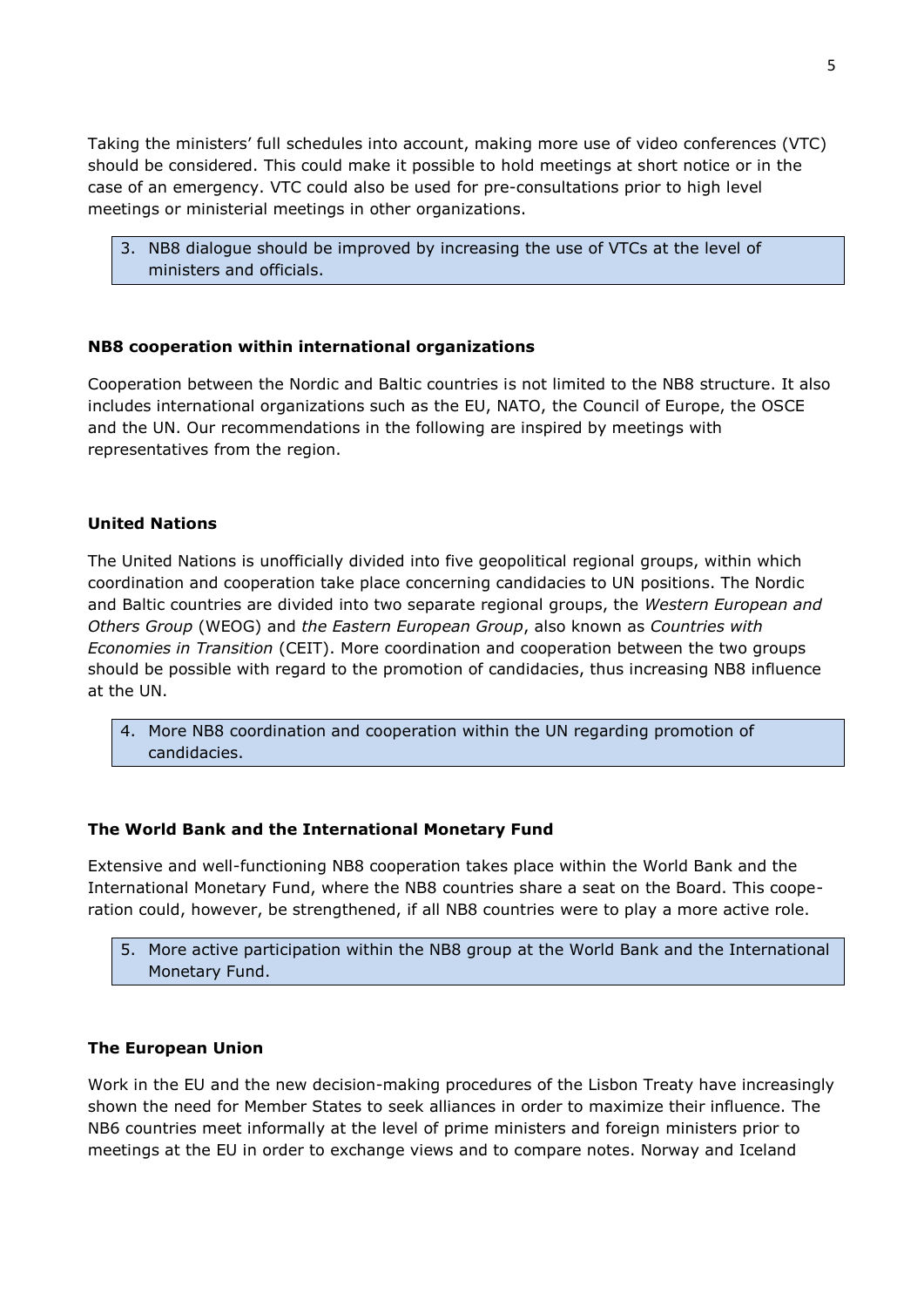

Courtesy of the EU

have previously been invited to meetings, which have had the aim of strengthening Nordic-Baltic influence at the EU. These meetings should continue and if possible be intensified, also at the level of civil servants and experts. A lead nation for organizing such meetings should – where relevant – be found, based on informal, existing rotation principles.

At the same time, where relevant and within different policy areas, the Nordic and Baltic countries should explore the possibility of formal or informal alliances with other groups of likeminded Member States, e.g. the Visegrad countries.

#### 6. More exchange of positions prior to EU meetings.

# **Cooperation concerning diplomatic representations**

*How can we improve our diplomatic representation globally through strengthened NB8 cooperation?*

The Nordic foreign ministers have agreed to implement the recommendation of the Stoltenberg report concerning strengthened Nordic cooperation on diplomatic representations. As a follow up, the Nordic countries are currently preparing a report for the Nordic foreign ministers meeting in November 2010 regarding the implementation of this recommendation.

At present the Nordic countries already cooperate in parts of the world by either housing each others' diplomats or – as in Berlin – by having some joint facilities adjacent to the embassies. In some places this cooperation has also included Baltic representation, although this seems more to be an exception. Latvia and Estonia are cooperating on representation in Cairo. The implementation of the EU External Action Service presents new opportunities which should be explored further, e.g. regarding handling of consular issues.

Sharing diplomatic facilities is a way of increasing diplomatic representation in parts of the world where budgetary constraints and priorities would otherwise have prevented such representation. At the same time extended cooperation in this field could also contribute to making NB8 cooperation more visible.

More should therefore be done in the area of joint diplomatic representation. A first step could be the setting up of an informal Clearing House where the NB8 countries could share information about opportunities for housing other NB8 countries' diplomats.

7. An informal Clearing House regarding diplomatic representations should be set up among the foreign ministries.

8. Each NB8 country should identify at least one diplomatic representation which should be able to host diplomats from other NB8 countries.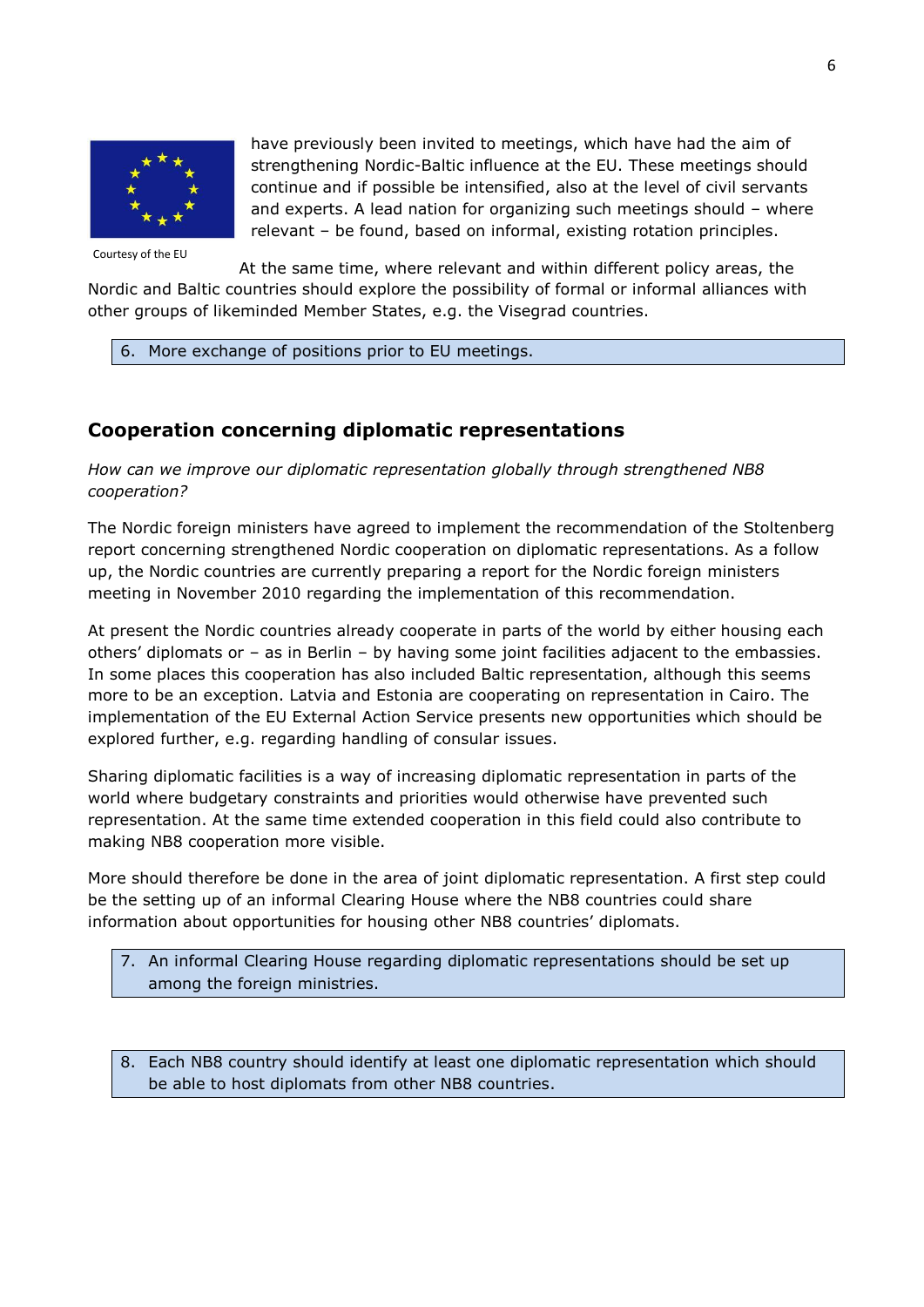Exchange of diplomats among the ministries of foreign affairs would contribute to improving mutual cooperation and understanding at working level. This already takes place, but only bilaterally. This practice could later be expanded to other ministries and fields.

9. Possibilities and practical aspects of exchanging diplomats among the MFAs should be examined.

# **Civil security**

*How can Nordic-Baltic cooperation protect the environment and strengthen the surveillance of the Baltic Sea?*

Each year thousands of ships cross the Baltic Sea, which is a difficult area for navigation due to its narrow seaways and shallow waters. Each year 120-140 accidents occur in the Baltic Sea, mostly in the form of groundings. In the EU's Strategy for the Baltic Sea, the greatest of four main challenges is to make the region an environmentally sustainable area.

Transportation of oil and other potentially hazardous cargo is increasing in the Baltic Sea. The scenario of an oil spill disaster with consequences as seen recently in the Gulf of Mexico cannot be ruled out. More should therefore be done to protect the Baltic Sea region from falling victim to environmental damage.

#### **Public Awareness and fighting pollution**

The Helsinki Commission ("HELCOM") works to protect the marine environment of the Baltic Sea against all sources of pollution and is an intergovernmental cooperation between Denmark, Estonia, Finland, Latvia, Lithuania, Poland, Russia, Sweden, Germany and the EU. Within the framework of HELCOM an ambitious program called "The Baltic Sea Action Plan" (BSAP) was adopted in 2007. BSAP aims at restoring the ecological status of the Baltic marine environment by 2021 and addresses all of the main environmental problems which affect the maritime environment of the Baltic Sea.



Courtesy of HELCOM



Courtesy of the Royal Danish Navy

As part of the BSAP, the involved countries have committed themselves to ensuring Public Awareness concerning the environmental aspect.

A way forward for increased NB8 cooperation in this field could be to establish a *"Marine Environmental Watcher"* program in all NB8 countries. Inspiration could be taken from the program coordinated by the Royal Danish Navy

[\(www.sok.dk\)](http://www.sok.dk/), a program which 12,500 people so far have joined. If a Watcher detects an oil spill or some other kind of

pollution somewhere in Danish waters, that person can contact the Navy, using one central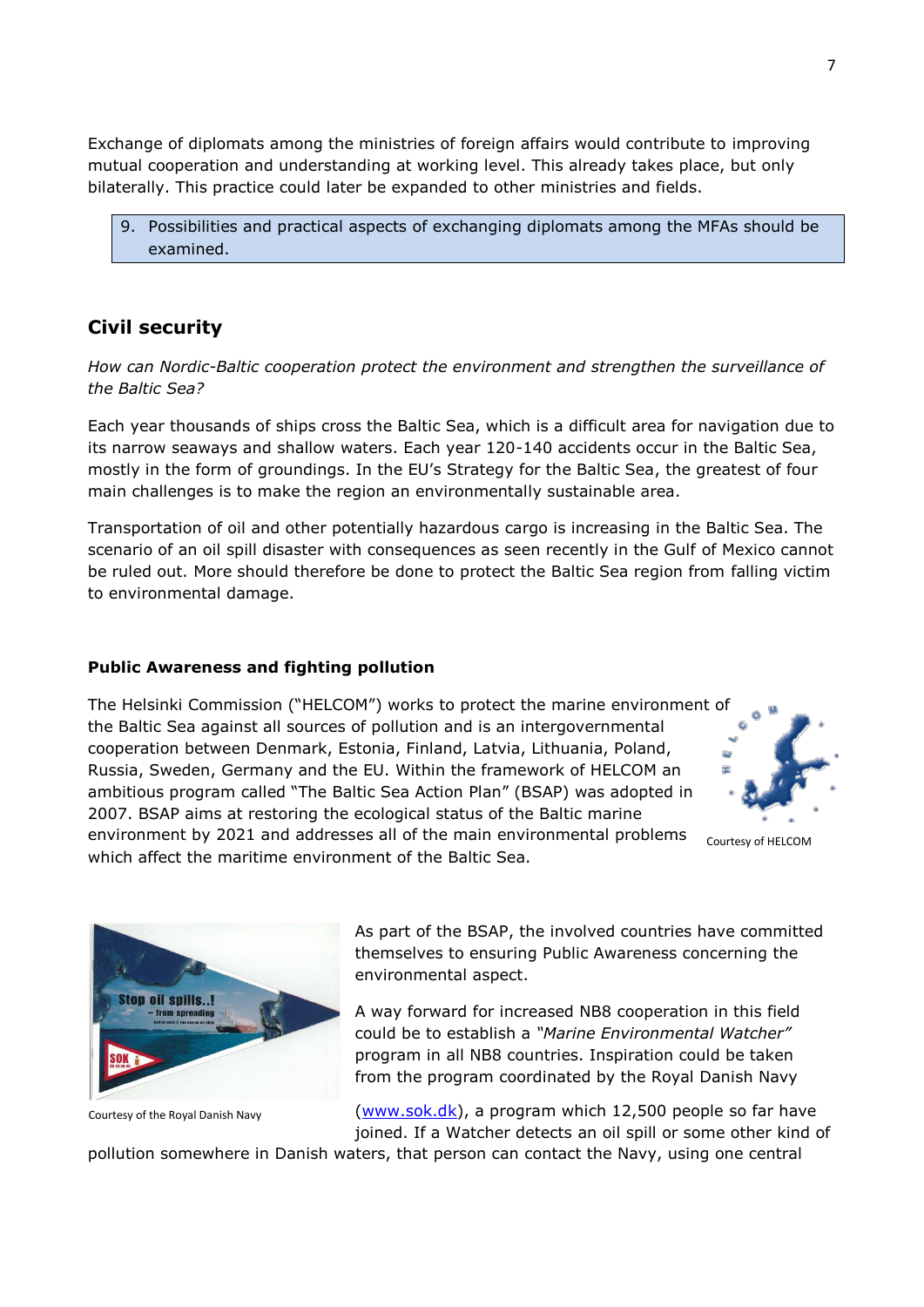phone number. Based on the call, the Navy will assess the situation and ensure full national coordination in order to identify the party responsible for the pollution and to have it cleaned up.

10.All NB8 countries should have a Marine Environmental Watcher program.

When the program has been introduced in all NB8 countries, informal exchange of best practices and information should take place among the countries.

In order to protect the environment in the Baltic Sea, proper legislation also needs to be in place. Harmonized NB8 legislations could make it more difficult for polluters to escape justice. The Nordic countries have legislation in place for issuing fines to polluters, but the same is not the case in the Baltic countries. Informal capacity building already takes place between the Nordic and Baltic countries in this field, but more should be done.

11. The legislation in the NB8 countries should be harmonized with the aim of fighting pollution in the Baltic Sea.

#### **Marine Search and Rescue (SAR)**

Within the field of Search and Rescue (SAR), many different fora already exist and could be further explored and utilized. Since 1989 the Nordic countries have had the *Nordred* SAR cooperation, which makes it possible for the Nordic countries to give mutual assistance in emergencies. Today the cooperation includes regional and local crossborder cooperation within civil protection, police, and marine search and rescue. This cooperation could be expanded to include the Baltic countries and thus bring added value to NB8 cooperation as well as Nordred. A first step could be to grant the Baltic countries observer status in Nordred.



Courtesy of Nordred

#### 12. The Baltic countries should be given observer status in Nordred.

In order to expand mutual understanding and knowledge of each other's emergency capabilities and to increase mutual cooperation in this field, NB8 participation in annual emergency exercises should be given priority. Every year during the first week of May the Baltic SAREX exercise takes place near the Danish island of Bornholm, with the participation of many of the countries around the Baltic Sea, including some of the NB8 countries. It would contribute to the capacity building of the participating nations if they could take turns hosting the exercise, as seen with HELCOM's annual marine exercise BALEX DELTA. In that connection the individual host nations could draw on Danish experience and expertise.

13. The Baltic SAREX exercise could be hosted by a different country every year.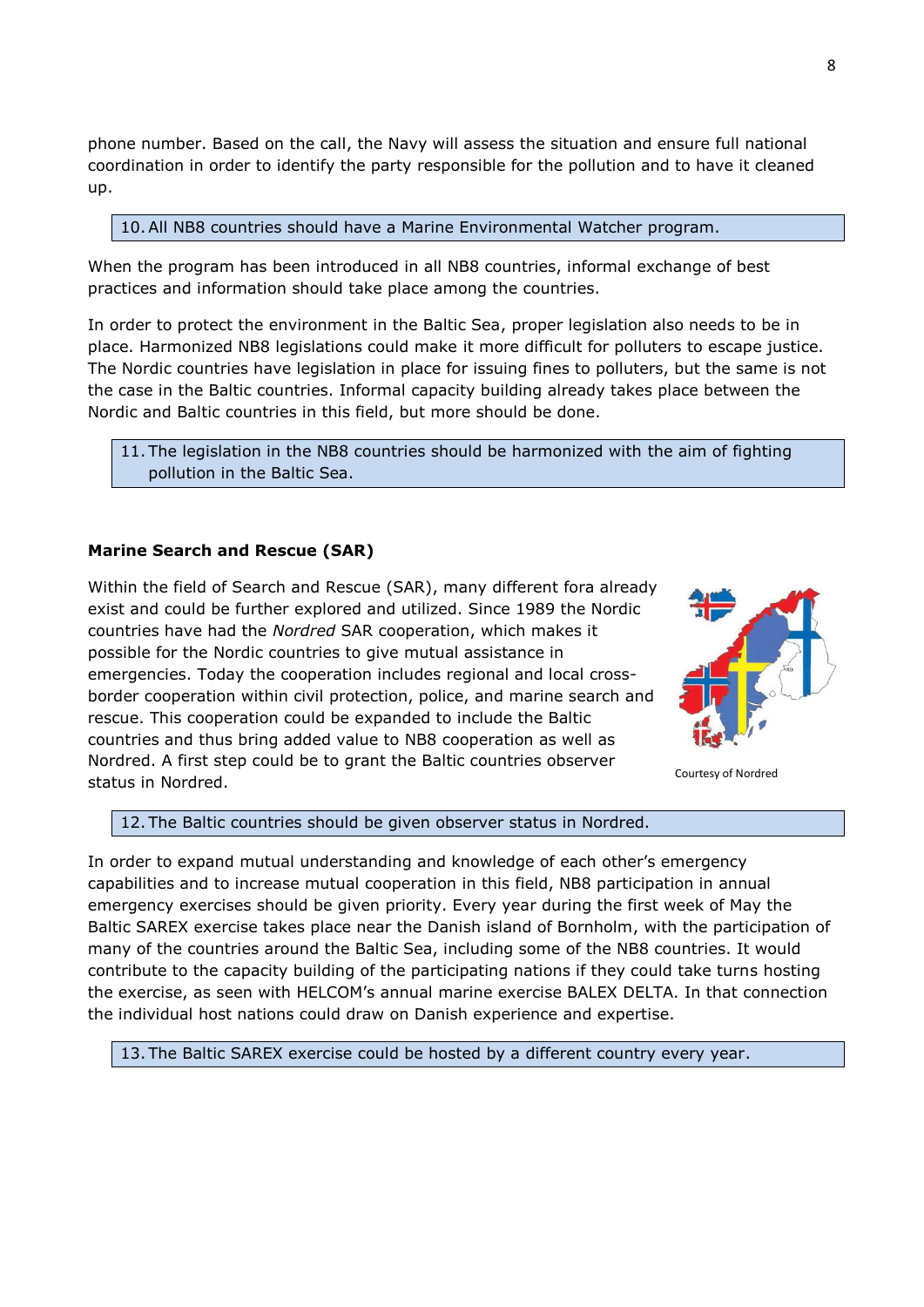#### **Civil protection**

Cooperation could also be enhanced in the field of civil protection, e.g. by increasing the level of information between the countries. Currently the NB8 countries do not have the relevant contact information at hand should they need to contact colleagues in other countries instantaneously in case of an emergency.

14.An informal information network should be established, listing the capabilities of each nation and contact information for relevant people and institutions in case of an emergency.

On the basis of the "Haga Declaration" of 27 April 2009, the Nordic countries cooperate on e.g. commonly agreed thematic projects with the purpose of mutual exchange of experience and closer cooperation. This cooperation could be expanded to the Baltic countries as well.

15. Useful information, experience and knowledge could be exchanged by having observers from other NB8 countries participate within the framework cooperation of the Haga Declaration.

#### **Emergency exercises**

The NB8 countries each hold national emergency exercises, but inviting observers to these events mainly takes place on ad hoc basis. Having observers would give added value to the host nation as well as to the observers and would also further enhance cooperation on joint emergency actions.

16. Observers from the NB8 countries should be invited to major national emergency exercises.

A specific emergency exercise could be held for NB8 countries only, preferably based on a joint risk scenario. The first one could take place in the jubilee year 2011 (the  $20<sup>th</sup>$  anniversary of the Baltic countries regaining their independence), which could also have the effect of increasing public awareness of NB8 cooperation. If possible, the exercise could take place back-to-back with the NB8 foreign ministers meeting in August.

17.An annual NB8 emergency exercise could be held, the first one, if possible, in August 2011.

#### **Civilian capabilities**

#### *How can we utilize civilian capabilities better?*

When it comes to cooperation on civilian assistance to disaster areas, the *International Humanitarian Partnership* (IHP) should be mentioned. This comprises informal cooperation between the national civil protection authorities in Denmark, Sweden, Norway, Finland, Estonia, the UK and the Netherlands. The cooperation normally entails operational services in the form of support modules. These modules are designed for rapid deployment to support UN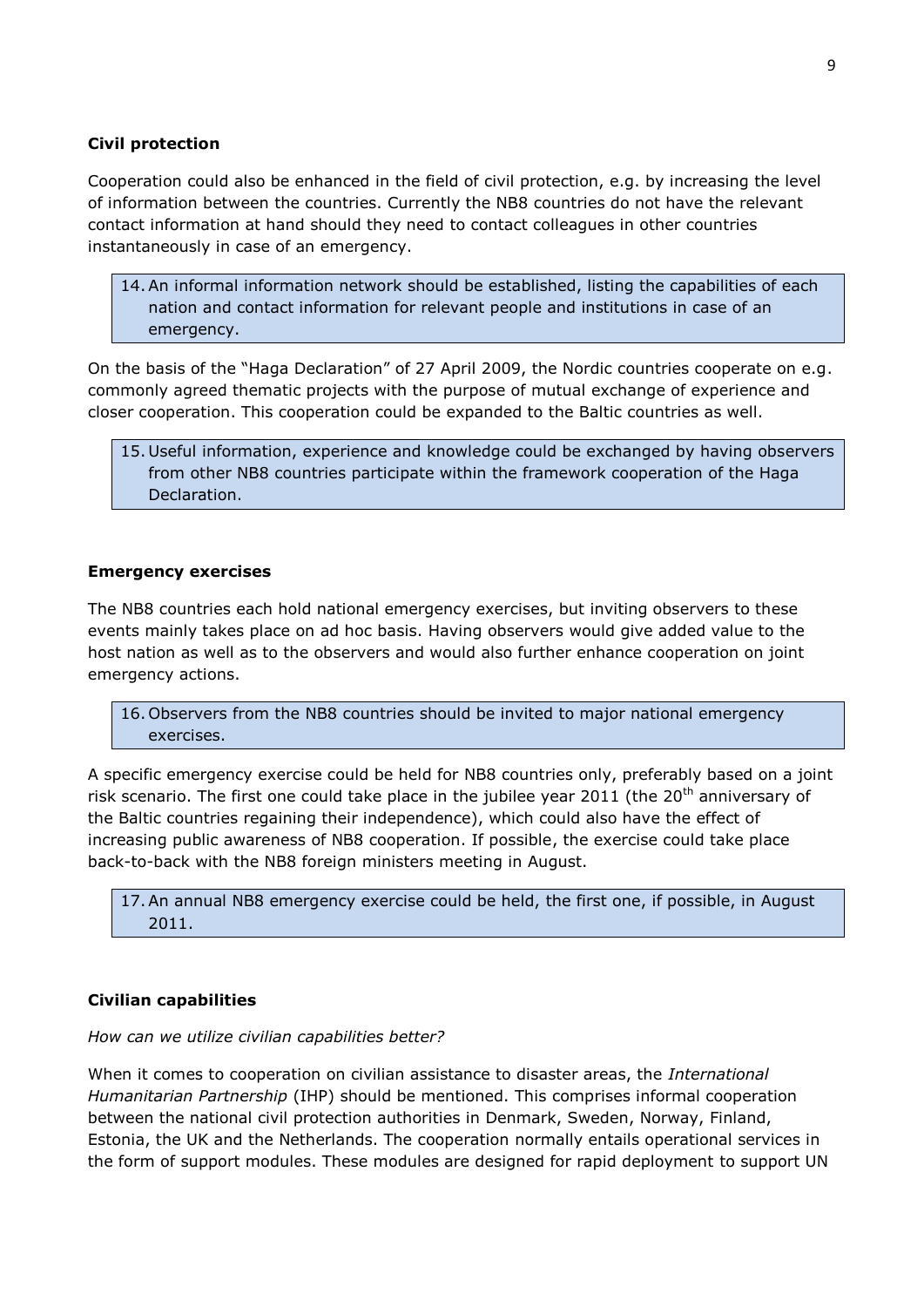missions, but can also be deployed to support other organizations, e.g. the EU's Civil Protection Mechanism. The cooperation has been successful, and the modules have been used in many disaster situations all over the world, most recently in Haiti.

The IHP is also in charge of the only international civilian humanitarian exercise ("TRIPLEX"), which is held every two years with participants from international organizations, the military and civil protection organizations.

18.All NB8 countries should be encouraged to apply for membership of the IHP.

In order to use the Nordic-Baltic civilian capacities efficiently, a joint pool of resources should be established with the aim of deploying personnel to areas in need of stabilization or capacity building. For example: if one NB8 nation was to receive an appeal from the OSCE for civilian assistance in the field of good governance, but was unable to find the necessary national resources, that nation could then use the NB8 pool of resources to find the required personnel in another NB8 country.

19.An NB8 pool of civilian resources should be established.

It should be explored how to further utilize the *Baltic Defence College* (BALTDEFCOL) by offering relevant courses e.g. in Rule of Law for people figuring in the NB8 pool of resources.

20. More courses should be held at BALTDEFCOL with the aim of further strengthening the NB8 pool of resources.

#### **Cyber security**

*How can we improve cyber security?*

Attacking a country's Internet systems not only has security implications for the nation's defense, but also for the citizens' feeling of security and the community's sense of stability. Cyber attacks on Estonia in 2007 were to a large extent aimed at public services, e.g. the Central Bank. It could have had serious implications for the financial stability of Estonia had the Bank taken a serious hit.

Strengthened cooperation in this field could take advantage of the work being done at the Cooperative Cyber Defence Centre of Excellence (CCDCOE) in Tallinn, Estonia. This Centre, being accredited by

Courtesy of CCDCOE

NATO's North Atlantic Council (NAC) as an International Military Organization and funded by several NATO allies, is also open to NATO partner countries and institutions.

The Nordic countries have agreed on the recommendation in the Stoltenberg report to enhance cooperation concerning cyber security and are currently looking into the implementation of this recommendation. One way of doing this could be to establish an informal Nordic cyber security network, focusing on the civilian aspects of cyber security. At a later stage such a network could be expanded to include the Baltic countries as well. However, a precondition for such a

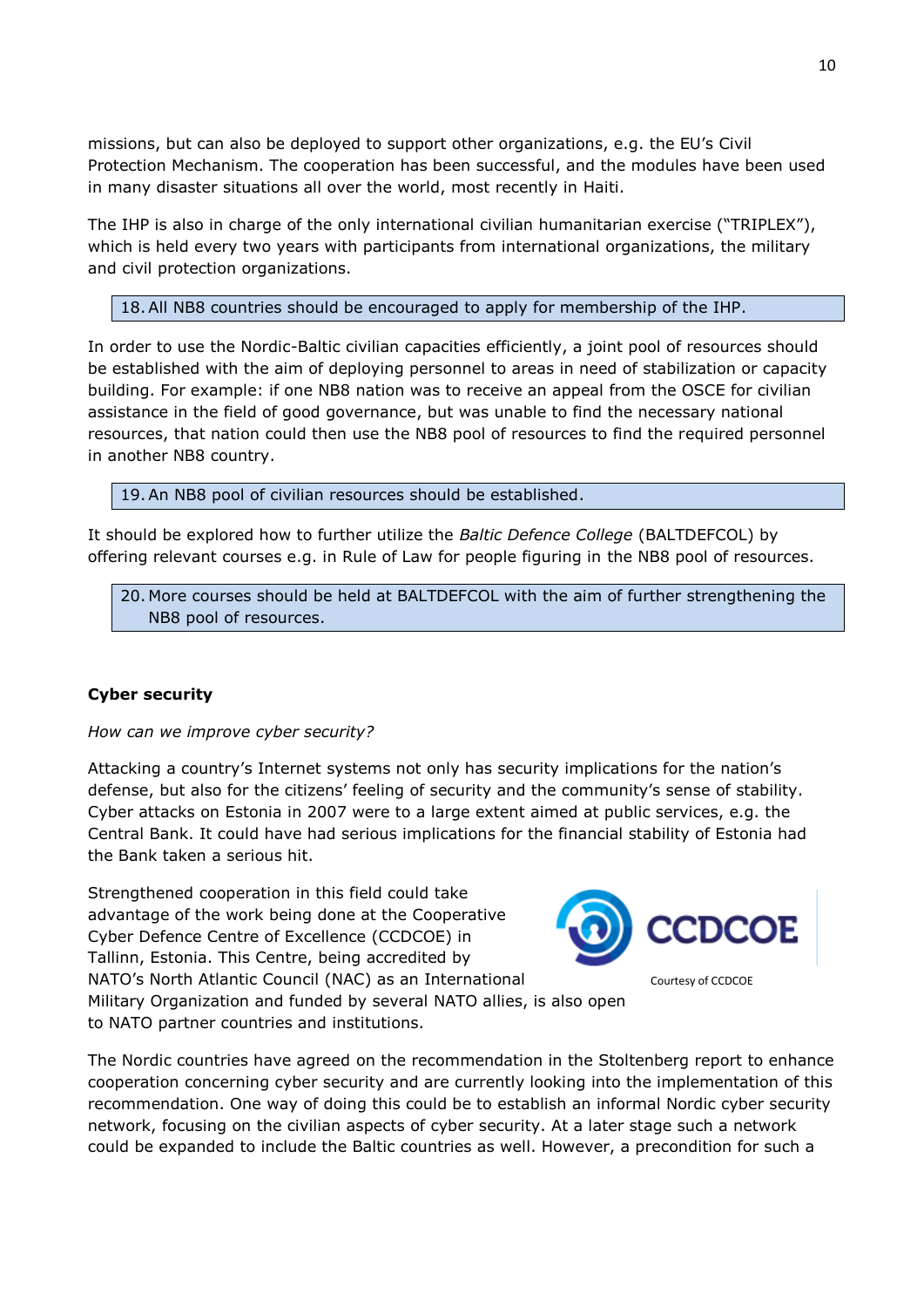Nordic-Baltic network would be to have well-functioning *Computer Emergency Response Teams* (CERT) in all NB8 countries and to have a multilateral security agreement. A first step could therefore be to carry out capacity building where needed.

21.Capacity building of Computer Emergency Response Teams in relevant NB8 countries should be implemented.

When well-functioning CERTs are present in all NB8 countries, a next step could be to look at having a multilateral Nordic-Baltic security agreement to enable cooperation concerning classified documents.

### **Defense cooperation**

*How can we improve and strengthen NB8 defense cooperation?*

NB8 defense cooperation entails annual meetings of defense ministers as well as cooperation *on the ground*, e.g. at the *Baltic Defence College* (BALTDEFCOL) in Tartu, Estonia. The Nordic and Baltic countries have also cooperated outside the region by providing support to the Multinational Staff Officer Center in Kiev, Ukraine.

The Nordic-Baltic defense cooperation is working very well, especially bilaterally and trilaterally, as well as within EU and NATO operations. But more could be done, especially multilaterally. In that regard it would be natural to look at the Nordic defense cooperation (NORDEFCO). NORDEFCO is based on five different areas of cooperation:

- 1. Strategic development (including research and longer term strategic analysis)
- 2. Capabilities (including armament/acquisition and logistics)
- 3. HR and education (e.g. vocational training)
- 4. Training and exercises

1

5. Operations (e.g. the Nordic Battle Group within the EU)

22. All NB8 countries should be encouraged to contribute to the EU Nordic Battle Group 2011<sup>2</sup>.

Nordic cooperation is not limited to the Nordic region. Regional capacity building takes place in the Western Balkans and in Africa. In the Balkans, the Baltic countries are part of this cooperation.

23. Including the Baltic countries in the Nordic cooperation in Africa should be considered.

 $2$  With respect to the defense dimension of the EU, Denmark has an opt-out and will therefore not be able to contribute to the Nordic Battle Group.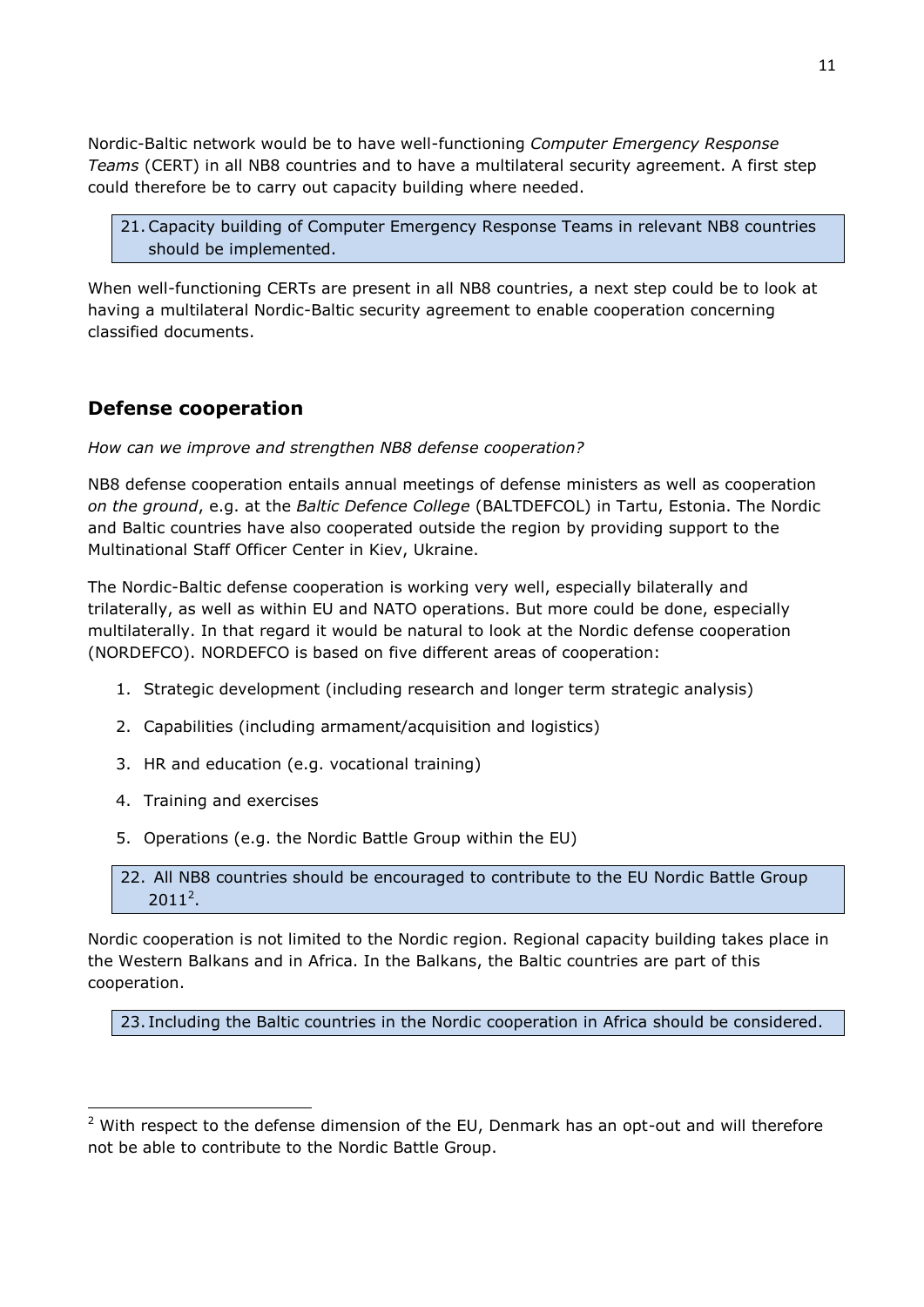

Courtesy of BALTDEFCOL

Well-functioning cooperation exists at BALTDEFCOL, which is a joint Baltic defense academy. The main objective of BALTDEFCOL is to provide high standard military education and training according to NATO standards and the needs outlined by the Baltic governments. BALTDEFCOL is open to all students from NATO nations or EU member states as well as students from countries which are part of NATO's Partnership for Peace (PfP). The Nordic countries participate with instructors, secondment of students (from the Nordic countries and as well as from other countries) and financially.

Based on an independent international review carried out in 2009, a new five year Development Plan for BALTDEFCOL was adopted by the Baltic defense ministers in May 2010. In the Development Plan the need for multinational involvement was stressed, including the importance of having foreign instructors and lectures. The Nordic countries could do more to support the goals set out in the Development Plan, e.g. by sending more students and instructors to BALTDEFCOL.

24. More instructors and students from the Nordic countries should be sent to BALTDEFCOL.

Utilizing BALTDEFCOL for one day events or seminars could also be considered, inviting high ranking speakers such as defense ministers or chiefs of defense.

25.Short seminars should be organized at BALTDEFCOL, inviting high ranking speakers.

Enhancing cooperation with NATO and the EU regarding hosting courses at BALDEFCOL should also be considered, courses which are normally held at NATO or EU facilities (e.g. the European Security and Defence College).

26. Enhance cooperation with NATO and the EU regarding courses to be held at BALTDEFCOL.

# **Energy**

*How can the NB8 cooperation contribute to increased energy security and energy efficiency?*

A new Baltic Energy Market Interconnection Plan (BEMIP) was launched by the European Commission in November 2008 and afterwards also included in the EU Strategy for the Baltic Sea Region. The main goal of the initiative is the full integration of the three Baltic countries into the European energy market through the strengthening of interconnections with their EU neighboring countries and through the adoption of the Nordic model for implementing the EU aquis with regard to the internal market for electricity. Denmark, Estonia, Finland, Latvia, Lithuania and Sweden participate in this cooperation as well as Germany and Poland. Norway holds observer status.

The debate on energy has to a large extent been focused on the question of energy security, including the issue of energy supply, especially the traditional energy sources (fossil and nuclear). There seems to be less focus on the issues of renewable energy sources (biomass, water and wind) and energy efficiency.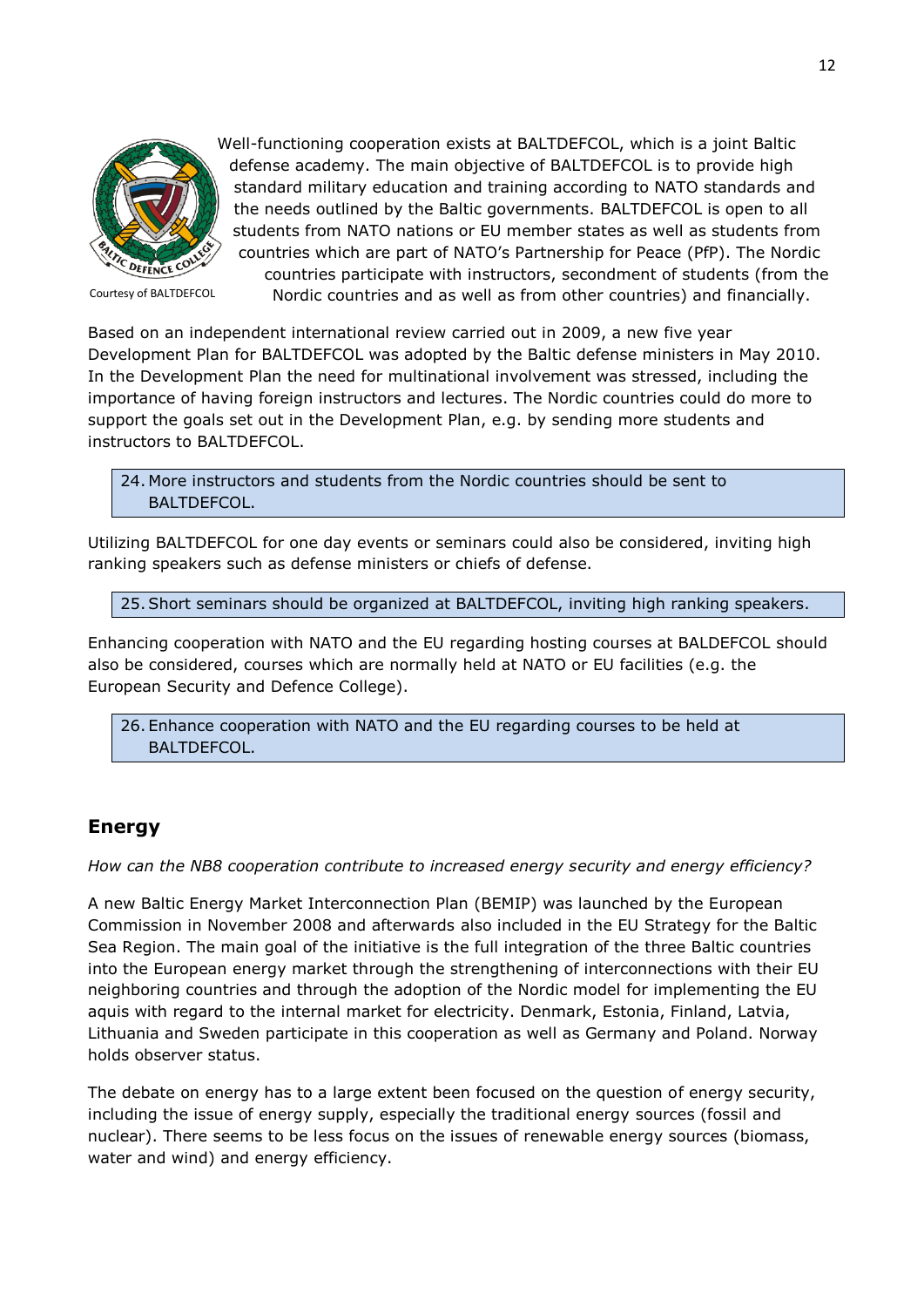Concerning renewable energy sources, the NB8 region holds the potential for utilizing them to a far greater extent than today for the benefit of the entire region, especially the environment in the region. Enhanced NB8 cooperation within the field of energy should therefore focus on how to increase the utilization of renewable energy sources.

For decades the issue of energy efficiency has been high on the agenda in the Nordic countries, and they have developed considerable competences in this field. This should be used to everyone's advantage within NB8 cooperation. Reducing energy consumption would benefit not only the environment, but also the economy, since the cheapest and greenest energy is the energy which is not used.



Courtesy of Vestas Wind Systems A/S



Picture showing the isolation standard of a house. Courtesy of Rockwool International  $\Delta$ /S

Furthermore, using renewable energy sources and reducing energy consumption lessen the dependence on external energy sources of a more traditional kind and thus improve the individual country's energy security.

Cooperation concerning reducing energy consumption, improving energy efficiency and promoting the utilization of renewable energy sources in the NB8 countries in general should be established, with special focus on the Baltic countries. The importance of having a high level political commitment behind such an initiative as well as strict

deadlines should be underlined. Furthermore, the political commitment must be supported by financial possibilities to strengthen the cooperation. This could e.g. be in the shape of loans from the Nordic Investment Bank to projects aiming at improving energy efficiency.

27. Each NB8 country should select a national representative for a high level working group. Six months after its establishment, the working group should present an action plan with specific recommendations for the expansion of renewable energy sources and improved energy efficiency in the NB8 countries.

Another way to strengthen cooperation on energy could be to enhance research and development cooperation. Since 2008, the Nordic countries have had a five year joint Nordic research program *("Nordic Top Research")*, focusing on climate changes, energy and the environment. The cooperation is based on funds from the participating countries. Including the Baltic countries in this cooperation could be considered.

28. Including the Baltic countries in the Nordic Top Research program could be considered.

# **The NB8 brand**

*How can we strengthen the visibility of NB8 cooperation?*

Nordic-Baltic cooperation is working well in a number of areas. However, key stakeholders and ordinary citizens do not seem to have sufficient knowledge of NB8 cooperation. Much more could therefore be done in the field of Public Diplomacy.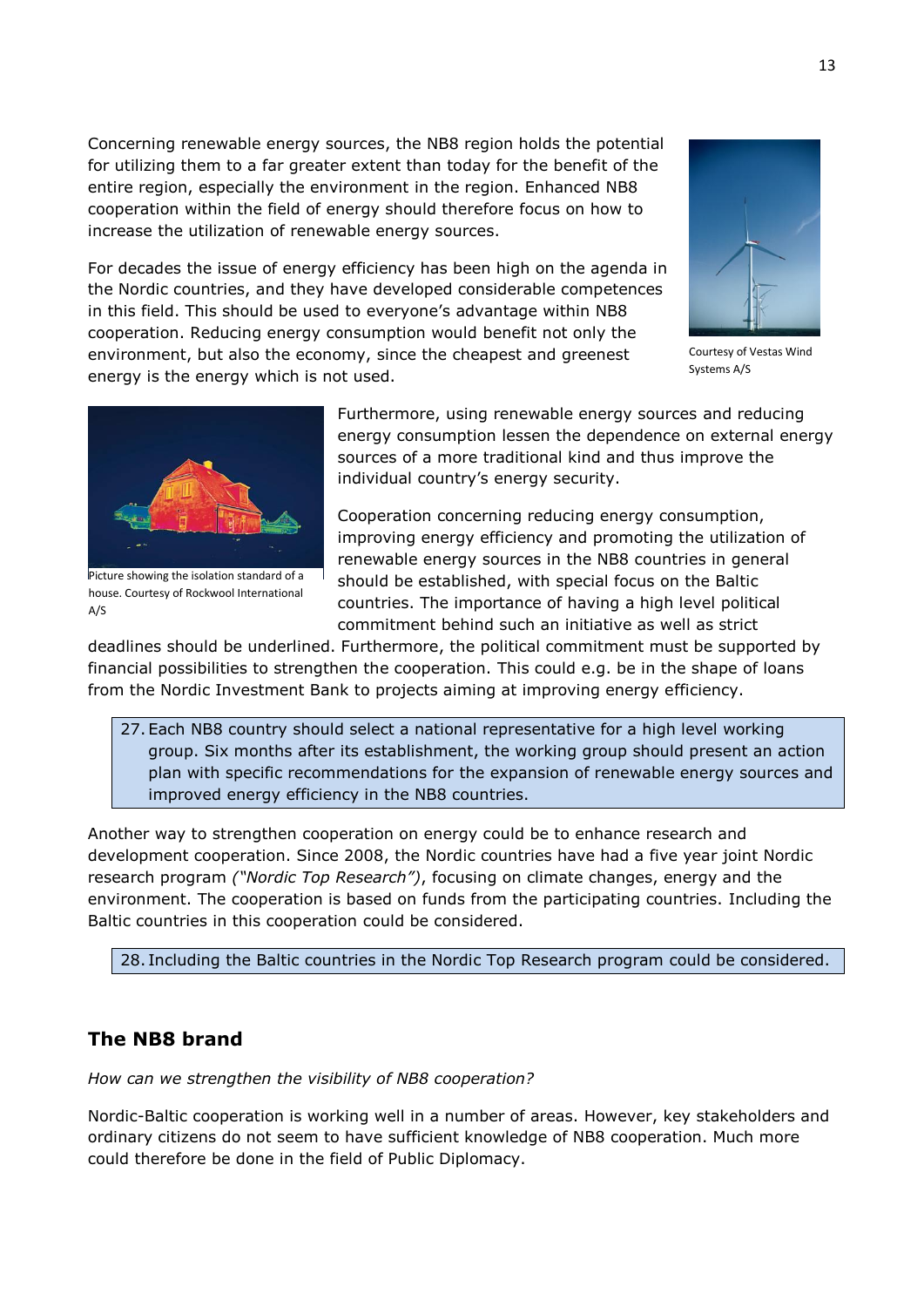2011 marks the  $20<sup>th</sup>$  anniversary of the Baltic countries regaining their independence. The jubilee year could be used as a platform for highlighting NB8 cooperation through joint events.

Special cultural and historical bonds exist between the Nordic and Baltic countries. The jubilee year could be used to manifest and highlight these bonds.

29. Each NB8 country should select a national representative for a working group, which should present specific suggestions for events to take place during the jubilee year.

Another suggestion could be a regional conference, involving journalists, historians, researchers and others with special interest in and knowledge about the Nordic-Baltic cooperation. The focus of the conference should be the present Nordic-Baltic cooperation and future possibilities. The conference could take place back-to-back with the Nordic-Baltic foreign ministers meeting in August 2011 and by doing so achieve synergy between the two events.

30.A regional conference should be held, focusing on Nordic-Baltic cooperation.

The ministers meeting itself should also be highlighted, e.g. through better media coverage.

31.A joint article by all NB8 foreign ministers should be made prior to the ministers meeting.

The recommendations in this report will be discussed at the NB8 foreign ministers meeting in Riga in August 2010. After a decision has been taken on which recommendations are to be implemented, stocktaking should take place in connection with the annual NB8 foreign ministers meeting in order to ensure smooth implementation and follow up, where needed.

32.A stocktaking session regarding the wise men recommendations should be part of the annual NB8 foreign ministers meeting.

There are many activities within NB8 cooperation. There are meetings of ministers, conferences for academics, exchange of students, etc. However, the information concerning these activities seems hard to find. Some NB8 countries have information concerning the cooperation on the website of their foreign ministry, but unfortunately this is not a general trend.

33.All NB8 countries should have at least a generic NB8 website on their foreign ministry's website.

34.Sector ministries – such as the ministries of education – should be encouraged to include information on mobility schemes and funding opportunities for collaborative activities.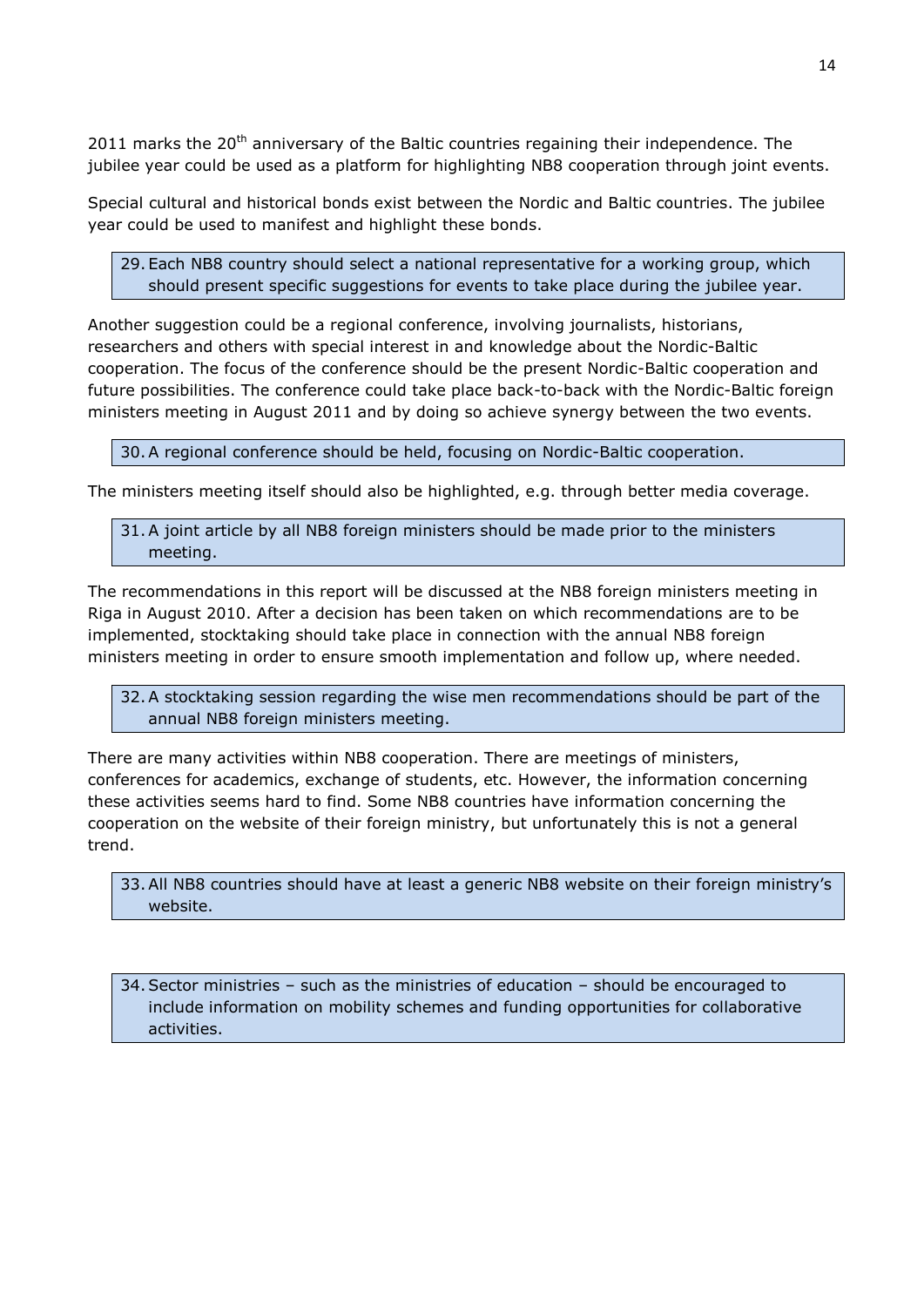

Courtesy of NordPlus

Informing the public about the NB8 framework would not only provide people with more knowledge about the cooperation, but it could also strengthen the future cooperation itself by getting

more students interested in the exchange program of e.g. the Nordic Council of Ministers (NordPlus). This could help improve the situation of under-utilization of student and research exchanges as recognized in the EU's Strategy for the Baltic Sea.

Another way to improve knowledge of cooperation and mobility is to support the convergence among NB8 countries to European standards and the Bologna process on matters such as degree structures, quality assurance and university management. The OECD has a long tradition of organizing international reviews of its member countries, thus providing input for national processes of change. It could be relevant to use NB8 cooperation to carry out Nordic reviews of e.g. the Baltic higher education systems. The recommendations of such reviews could subsequently be transformed into concrete collaborative improvement projects, e.g. funded by the EU. The reviews should be financed with funds, e.g. from the Nordic Council of Ministers.

35. Nordic reviews of the Baltic higher education systems should be carried out.

NB8 cooperation could also be highlighted by giving a few, but prestigious, scholarships to students or young researchers who e.g. carry out research concerning Nordic-Baltic cooperation, including the issue of public opinion. The scholarships could be financed by funds, e.g. from the Nordic Council of Ministers.

36.Specific NB8-scholarships should be offered.

Finally, the student and research exchanges could benefit from including the Baltic countries in Nordic university cooperation. In 1995 the Nordic university cooperation, *NUS*, was established between the five Nordic countries. The aim of this cooperation – which is supplemented by the Nordic Association of University Administrators, *NUAS* – is to ensure mutual information concerning the development of higher education and research in the Nordic countries and to improve Nordic cooperation in this field. NUS also aims at coordinating the national university bodies' participations in international cooperation.

37. The Baltic countries should be included in the NUS and NUAS cooperation.

Within the Nordic countries, and to some extent within the Baltic countries, people seem to have a fair degree of knowledge about the neighboring countries, whereas in general this does not seem to be the case within the NB8. One way of improving general knowledge and fostering people-to-people contact could be through cross-border and, in particular, twin-cities cooperation.

38. Larger NB8 cities should be encouraged to have at least one twin-city in one of the other NB8 countries.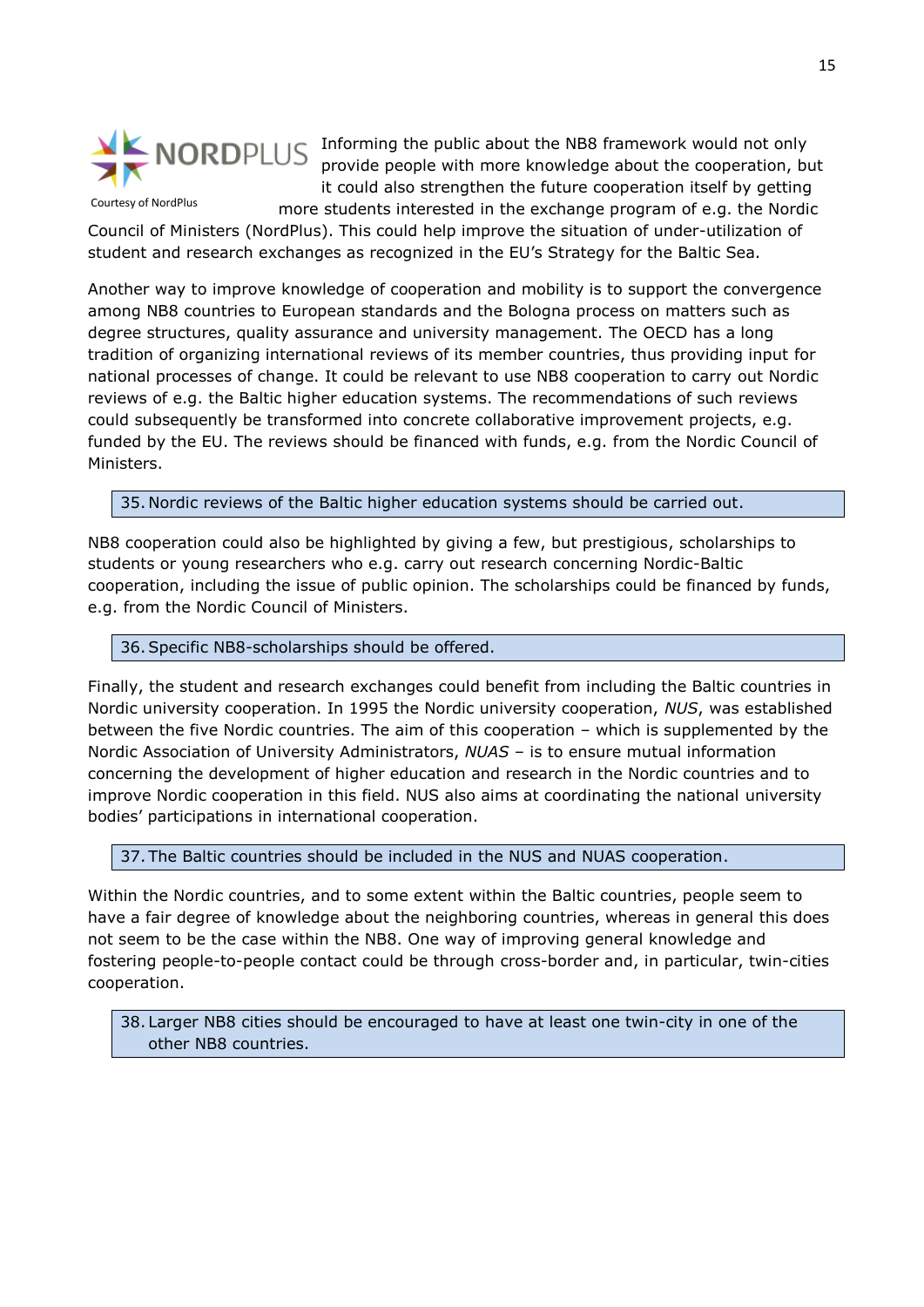## **Final remarks**

The task we were given by the Latvian and Danish foreign ministers was to look at how NB8 cooperation could be strengthened. The recommendations presented in this report could all lead to added value for NB8 cooperation as well as for the individual NB8 countries.

But it should be stressed that implementation of the recommendations is not sufficient in itself. For NB8 cooperation to further develop, also in the longer run, political will, considerations and awareness are essential. We have recommended that a stocktaking of the implementation of our recommendations should take place at the foreign ministers meeting in the jubilee year of 2011. It is our hope that the foreign ministers meeting will confirm that such a political commitment does exist.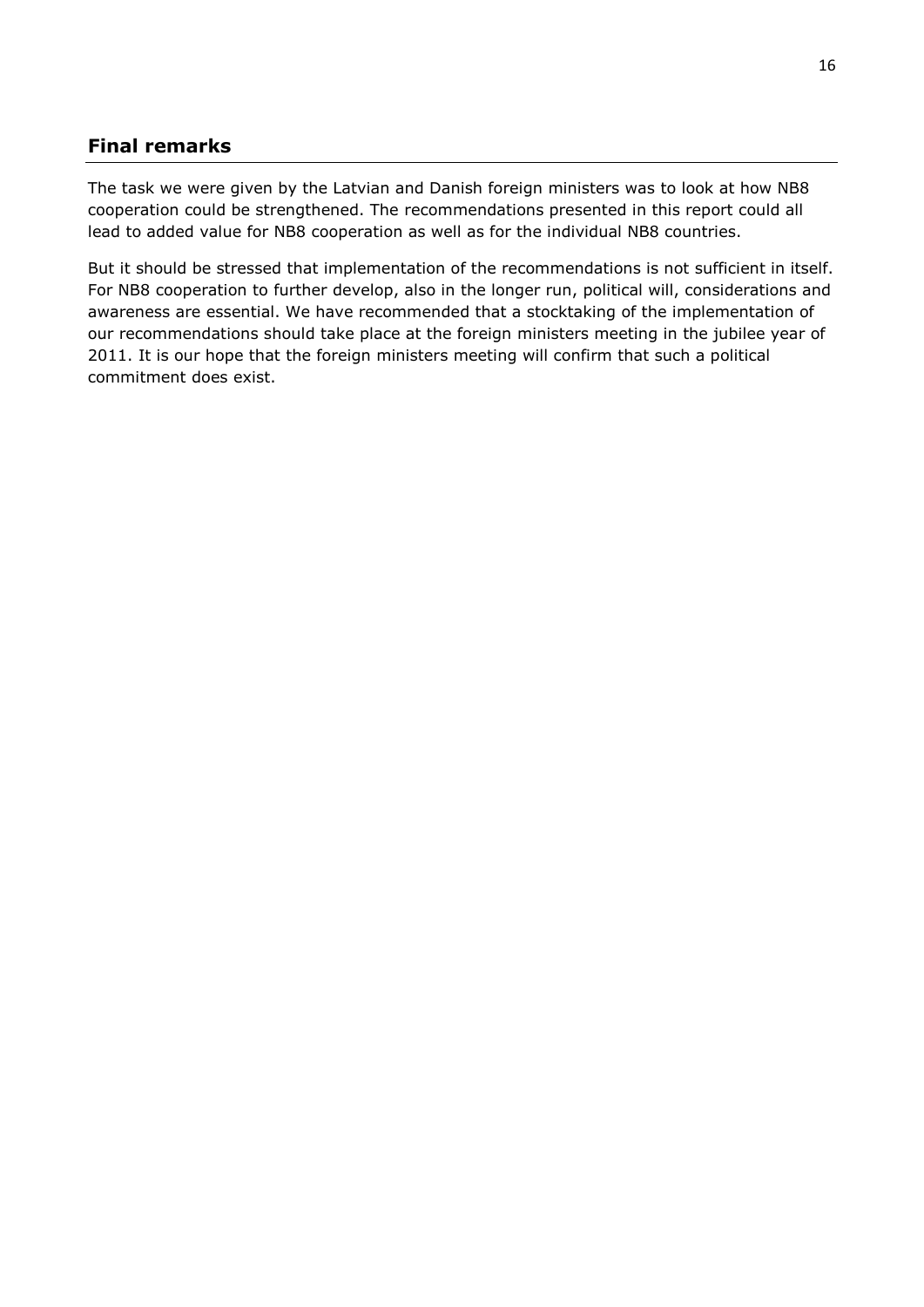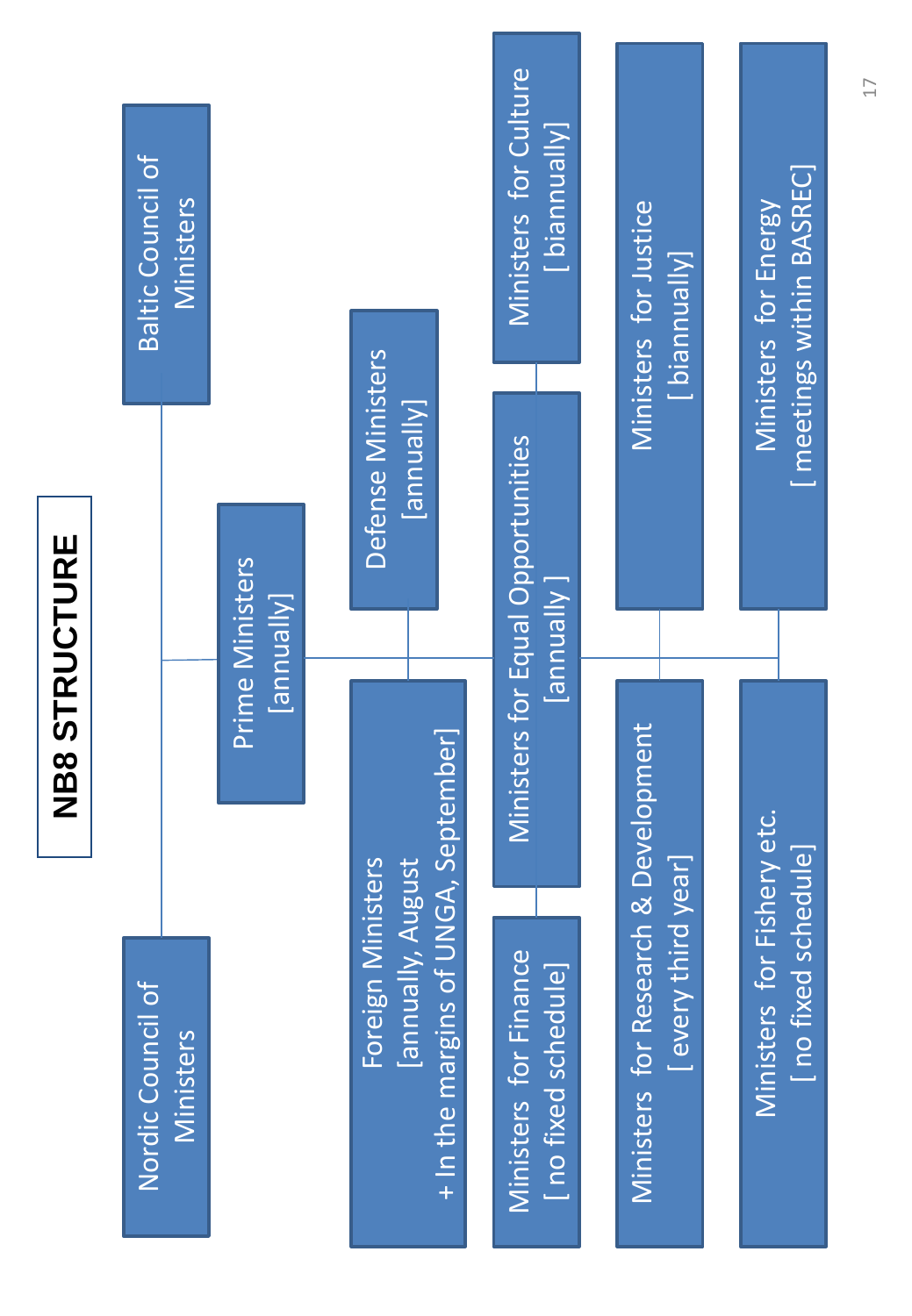

# **NB8 STRUCTURE NB8 STRUCTURE**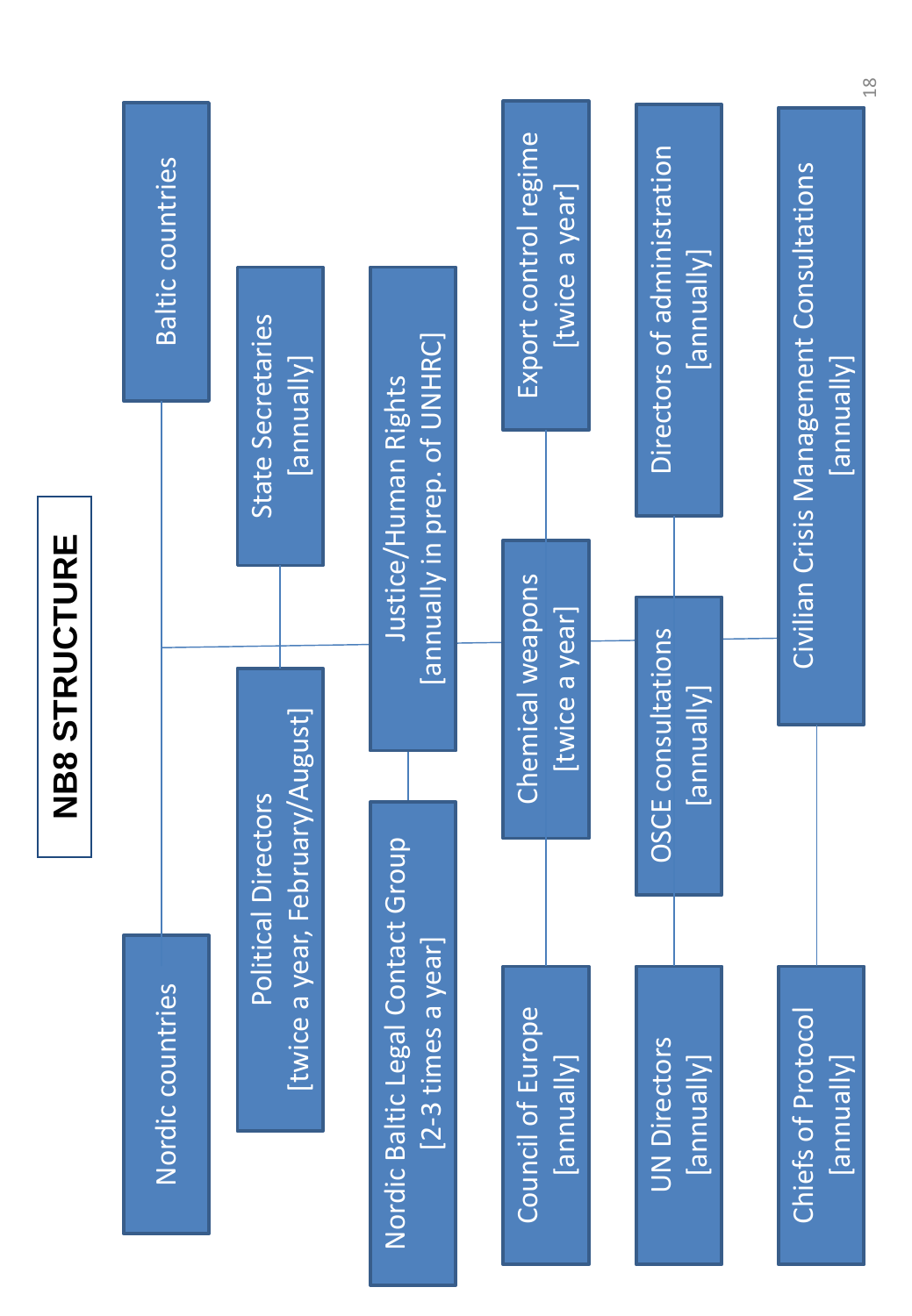| Migration consultations                       | Research and Development               | [Not established yet]       |
|-----------------------------------------------|----------------------------------------|-----------------------------|
| [no fixed schedule]                           | [2-3 times a year]                     | Policy planners             |
| Security Policy Consultations<br>[biannually] | SO<br>Heads of Informati<br>[vllenuue] | Fishery etc.<br>[/llenuue]] |

т

ī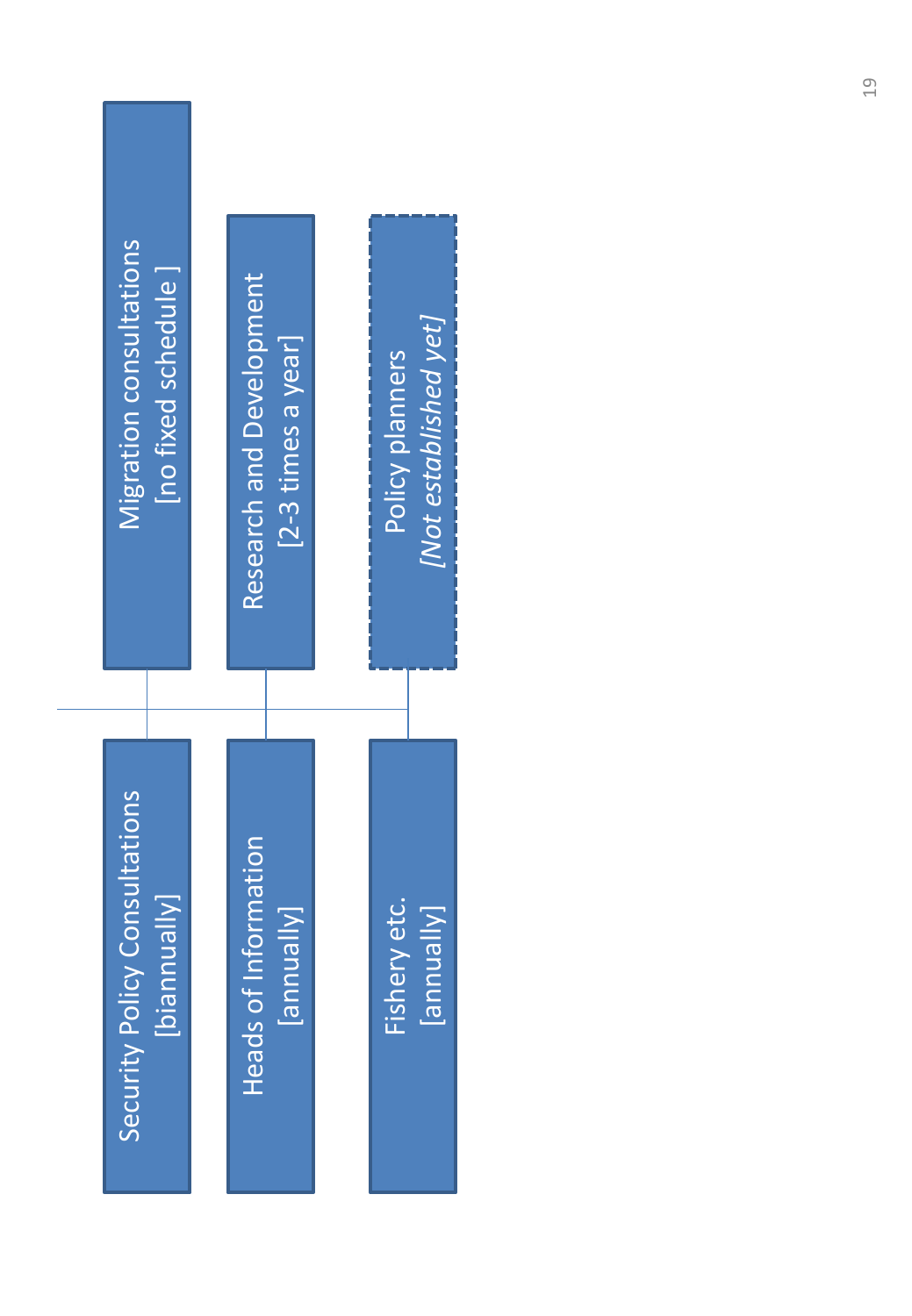![](_page_25_Figure_0.jpeg)

Speakers of parliament Speakers of parliament several times a year] several times a year] [no fixed schedule, [no fixed schedule,

Chairmen of the Chairmen of the Foreign Affairs Foreign Affairs [twice a year] Committees [twice a year] Committees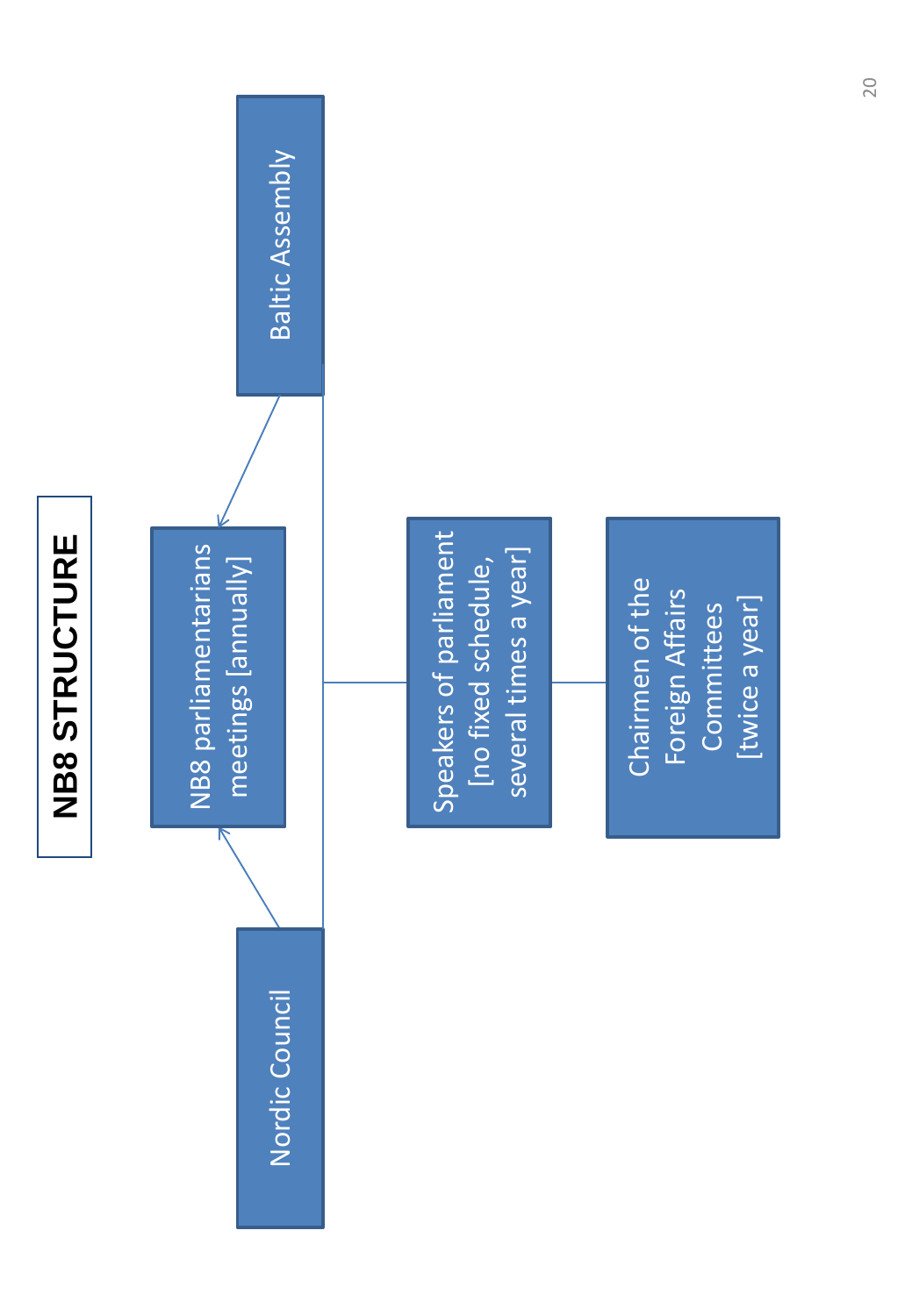# **Logos and pictures**

All logos and pictures used in this report are brought with permission of the European Commission, HELCOM, the Royal Danish Navy, Rockwool International A/S, Vestas Wind Systems A/S, Cooperative Cyber Defence Centre of Excellence, Nordred, NordPlus and BALTDEFCOL.

# **Frontpage**

Frontpage generated by using Wordle [\(www.wordle.net\)](http://www.wordle.net/)

# **Links**

**Baltic Assembly:** [www.baltasam.org](http://www.baltasam.org/)

#### **Baltic Defence College (BALTDEFCOL):** [www.bdcol.ee](http://www.bdcol.ee/)

**BEMIP** (Baltic Energy Market Interconnection Plan): [http://ec.europa.eu/energy/infrastructure/bemip\\_en.htm](http://ec.europa.eu/energy/infrastructure/bemip_en.htm)

#### **Cooperative Cyber Defence Centre of Excellence:** www.ccdcoe.org

**EU Strategy for the Baltic Sea Region:**  [//eu.baltic.net/Baltic\\_Sea\\_Region\\_strategy.7428.html](//eu.baltic.net/Baltic_Sea_Region_strategy.7428.html)

**Haga Declaration:** [http://www.fmn.dk/videnom/Documents/Deklaration%20Haga](http://www.fmn.dk/videnom/Documents/Deklaration%20Haga-deklarationen%20slutlig%20(4).pdf)[deklarationen%20slutlig%20\(4\).pdf](http://www.fmn.dk/videnom/Documents/Deklaration%20Haga-deklarationen%20slutlig%20(4).pdf)

**HELCOM:** [www.helcom.fi](http://www.helcom.fi/)

#### **International Humanitarian Partnership (IHP):** [www.ihp.nu](http://www.ihp.nu/)

#### **NB8 foreign ministries**

**Denmark:** [www.um.dk](http://www.um.dk/)

**Estonia:** [www.vm.ee](http://www.vm.ee/)

**Finland:** [http://formin.finland.fi/Public/default.aspx?](http://formin.finland.fi/Public/default.aspx)

**Iceland:** [www.mfa.is](http://www.mfa.is/)

**Latvia:** [www.mfa.gov.lv/en/](http://www.mfa.gov.lv/en/)